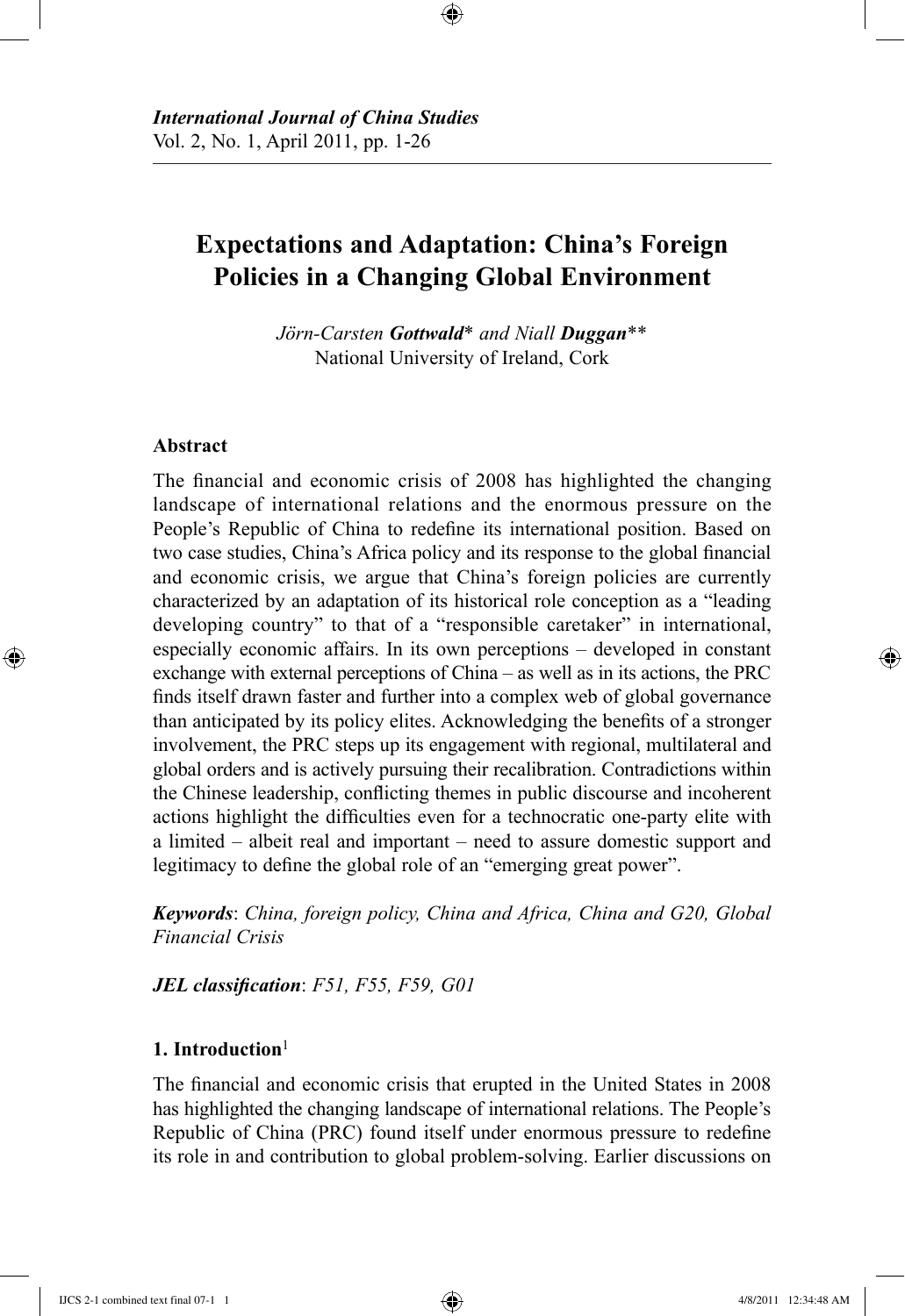whether to contain or to engage the emerging superpower in the west (Mills, 1996; Shambaugh, 1996) gave way to analyses of how China's rise would determine the future international political system. More than three decades after the PRC embarked on its policies of economic growth, social change and the effective modernization of its one-party state, China has moved to the centre stage of the new global order (Breslin, 2007; Helleiner and Pagliari, 2010).

⊕

On a superficial glance, these changes in external role expectations regarding the Chinese leadership resembles the realization of their long cherished ambition to lead erstwhile leading global civilization back to its former glory. However, on closer inspection, China's leaders find the new situation rather difficult to deal with: the increased international prestige serves the Communist Party's leadership credentials at home, yet it challenges the officially restrictive interpretation of national sovereignty. Domestic and foreign expectations hardly ever match. In this paper, we argue that these divergent role expectations increase the complexity of policy-making in Beijing at a time when the Chinese leadership and society still predominantly views itself as a developing country.

On the international stage, the sometimes open, sometimes implicit negation of democratic norms and practices by the Chinese leadership reinforces views that a "Beijing Consensus" (Ramo, 2004) is undermining the current political, economic, social and cultural norms, values and institutions that support the US-led international economic, political and security order. The combination of "might, money, and minds" (Lampton, 2008) causes anxiety mixed with open hostility about the impact of China's (re-)emergence on the existing global political economy (US Congress, 2008). Based on an analysis predominantly within the framework of a neo-realist, balance of power oriented thinking, many observers in the United States and Europe tend to perceive China's rise as a challenge to an existing world order (Friedberg, 2005; Mitchell, 2009). Research by China-watchers provides a different perspective: a Communist party battling the effects of its reform policies, a party-state ripe with internal groups and factions in need of ongoing crisis-management and negotiations, muddling through on the basis of learning and adaptation.

The motivation behind actions of states is usually derived from interests and preferences or from external constraints. Following earlier works on the strategic-relational model in international relations (Brighi, 2007: 104-110), this paper argues that China's foreign policies are currently characterized by an adaptation of its historical role conception as a "leading developing country" to that of a "responsible caretaker" in international, especially economic affairs as a result of domestic policies as well as a changing global environment. In its own perceptions – developed in constant exchange with external perceptions of China – as well as in its actions, the PRC finds itself drawn faster and further into a complex web of global governance than

⊕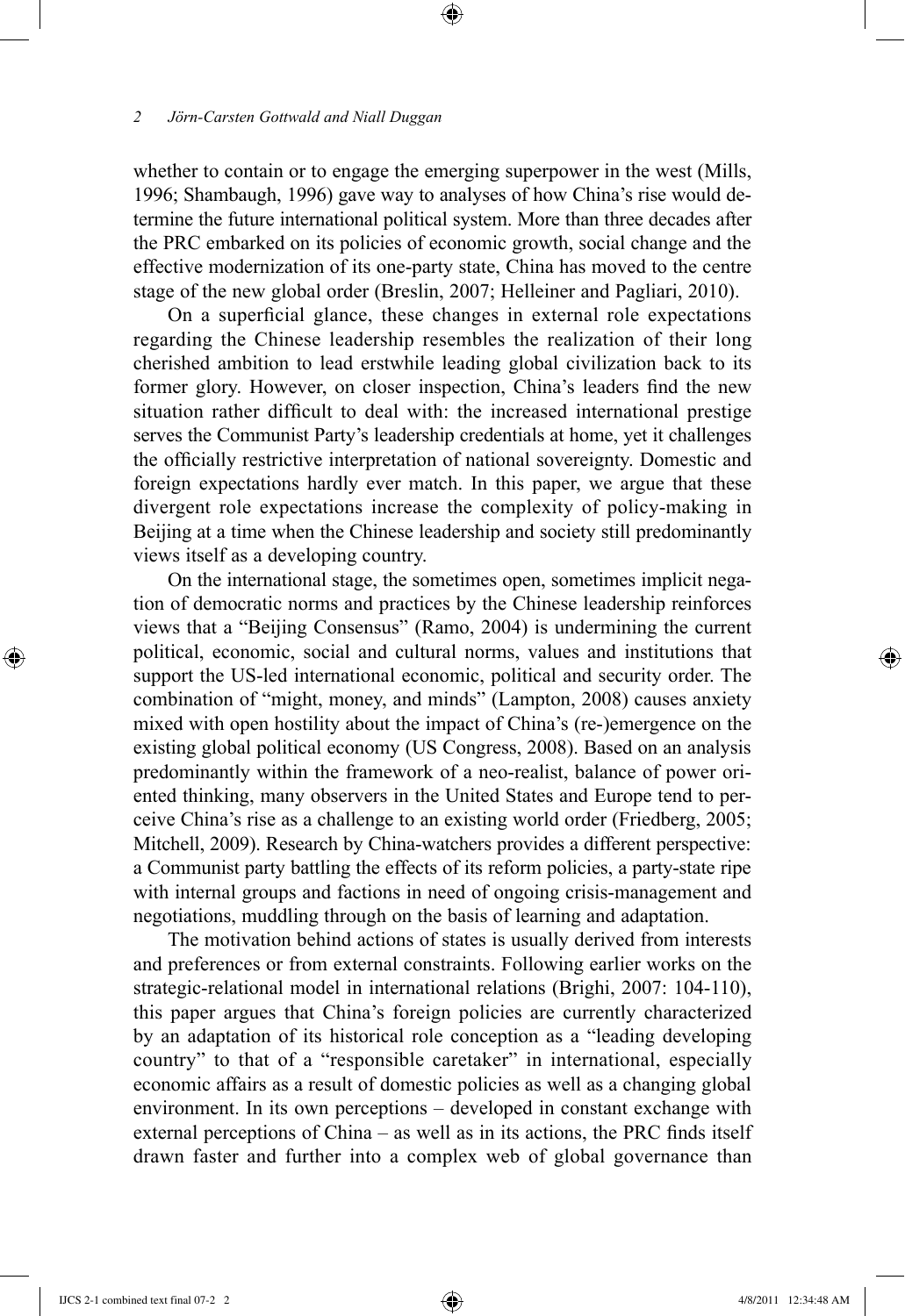anticipated by its policy elites. Acknowledging the benefits of a stronger involvement, the PRC steps up its engagement with regional, multilateral and global orders and is actively pursuing their recalibration. Contradictions within the Chinese leadership, conflicting themes in public discourse and incoherent actions highlight the difficulties even for a technocratic one-party elite with a limited – albeit real and important – need to assure domestic support and legitimacy to define the global role of an "emerging great power" (for an earlier version of this argument see Gottwald and Duggan, 2011).

⊕

Our line of argument is based on two case studies: China's Africa policy and its response to the global financial and economic crisis. In its Africa policy, the Chinese leadership had to broker ceasefires more than consensus among battling ministerial and super-ministerial bureaucracies at home while meeting increasing external pressure to change its formally non-interventionist no-conditions-attached approach in the face of US and European criticism. A change in its self-definition regarding its role in Africa as well as its cooperation with other powers can be identified. Preserving its clear priority for securing access to resources and building up influence, the Chinese leadership has gradually turned to implement less confrontational, more pro-activist policies.

In the global efforts to handle the financial and economic crisis, China had to give up its traditional role as a bystander to global cooperation. Rising domestic expectations regarding China's new international significance particularly among the politically important young online generation, the Chinese leadership has to strike a balance between increased integration into global governance and preservation of its room for manoeuvre. After some considerations, China seemed to take a pro-active approach in 2009 before a stalemate at the G20 summits in Toronto and Seoul deflated high-flying expectations. China's increased profile and growing influence in global economic governance is only gradually translating into a new order. The jury is still out whether or not China's engagement will actually reinforce US- and EU-based notions of global governance or turn out to be one more cornerstone in establishing a new model for political and economic governance. The strong support shown for the G20 might result more from the non-binding unanimous decision-making in this club-style organization than from a new found acceptance of multilateral institution-building for global governance (Johnston, 2008).

## **2. China's Rise as a Challenge to Political and Academic Analyses**

When the CCP introduced reforms in the late 1970s, it began to infuse elements of a market economy into a socialist state by means of Leninist innovation (Heilmann, 2008). Its phenomenal economic development created

IJCS 2-1 combined text final 07-3 3 4/8/2011 12:34:48 AM

⊕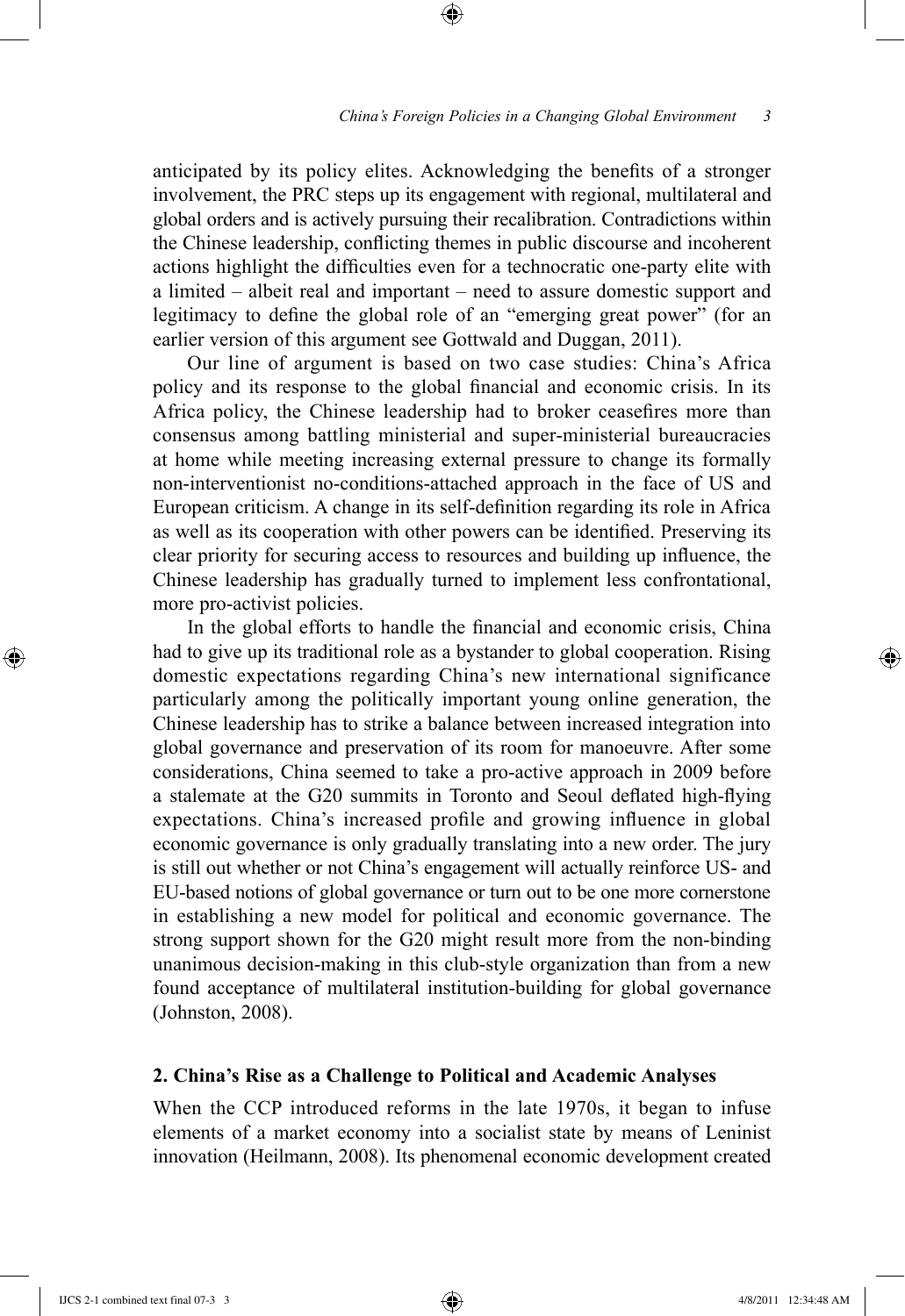an urgent demand for energy (EIA, 2006) and raw materials. The exportbased growth model required access to foreign markets. The transformation of its centrally planned economy into a Socialist Market Economy resulted in a loss of control over various aspects of Chinese society (see Yeoh, 2010). Economic success and nationalism became the cornerstones of the CCP legitimacy which created strong societal expectations as to China's rank and status in world politics. This transformation of societal expectations, however, intertwined the Party's identity with China's overall national identity, and economic success. Socialism was thus redefined as good policies to raise the living standards of the people and to facilitate China's return to international "great power" status.

⊕

This required a revision of China's foreign policy guidelines. Zheng Bijian (2005) proposed to emphasize "China's Peaceful Rise" (Glaser and Menderos, 2007; Deng and Wang, 2005; Chan, 2005). This was subsequently changed to "China's Peaceful Development" (Luo, 2006) to avoid the supposedly aggressive connotations of the term "rise". "Peaceful development" complements the new interest in Chinese "soft power" addressing global unease with China's growing influence. Both concepts share the premise that good relations with China's neighbours will enhance rather than diminish the comprehensive national power of the PRC (Zheng, 2005). Both concepts resonate well with the long-standing tradition of imperial status-quo policies and the "five principles" (Wen, 2004) of "mutual respect for sovereignty and territorial integrity, mutual non-aggression, noninterference in each others' internal affairs, equality and mutual benefit, and peaceful coexistence" (Liu, 2003).

All the official emphases on the peaceful nature of China's new significance, however, are overshadowed by sensitive issues such as Sino-Taiwanese (Chen, 2005; Henderson, 2006) or Sino-Japanese relations (Johnston, 2006). The cross-cutting role expectations of the resulting rise in nationalism (Hughes, 2006) are a constant threat to gains from Chain's constantly growing participation in the East Asia's regional economy (Liao, 2006). The CCP needs economic growth which requires stable relations with important economic partners, turning China into a "fragile superpower" (Shirk, 2007).

The complexity of the internal and external dynamics of China's emergence is reflected in the diversity of theoretical approaches dealing with it. The majority of analyses recount the aims and calculations of *China* as a state or *Beijing* as a government, thus continuing the tradition of the rational actor model of analysis (Legro, 2008). It dovetails nicely with earlier historical approaches interpreting the PRC as an imperial reincarnation (Fairbanks, 1968; Osterhammel, 1989; Gelber, 2007). Stressing continuity, the "Middle Kingdom" resided on top of a hierarchical world and was the centre

⊕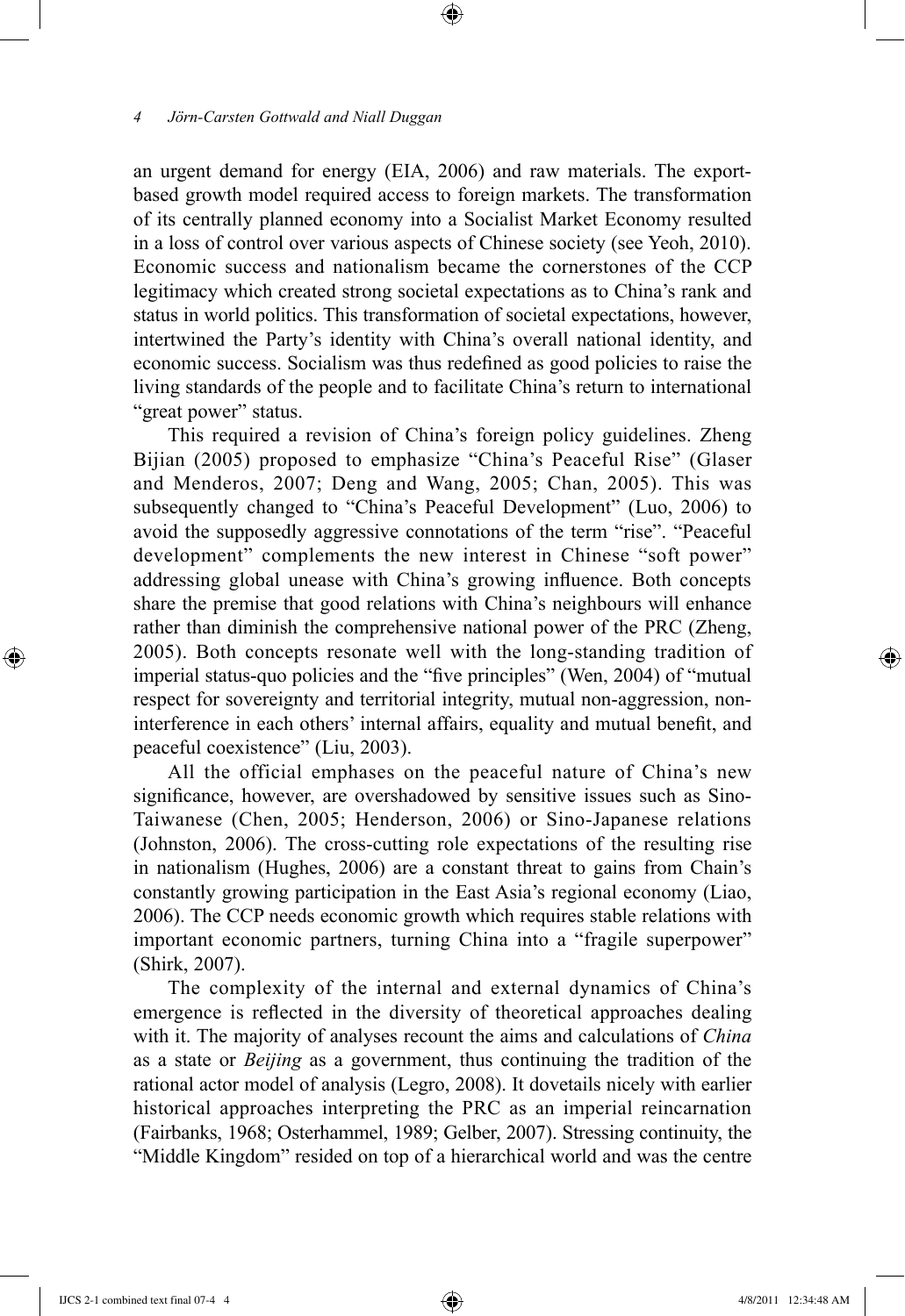#### *China's Foreign Policies in a Changing Global Environment*   $\overline{5}$

of tributary regional relations, claiming the status of the most civilized and greatest power. After the intermezzo of quasi-colonial exploitation between 1860 and 1949, its re-emergence constitutes a return to its traditional, one might argue "normal" position. Accordingly, China limits interactions with the rest of the world and defines terms and conditions. While the policies of opening-up and reform hardly fit into this perspective (Yuan, 2008), they still highlight the relevance of Chinese traditional values and norms in foreign policies. The leadership of the PRC often refers to history when explaining current policies (State Council, 2005). Chinese foreign policies thus become the blend of imperial history and orthodox Marxist-Leninist ideology (Liao, 1986) defined by (the) top Chinese leader(s) (Ming, 2007). In both the historical and the communist view, the key factor for China's foreign behavior is China itself. International forces come second.

⊕

The contemporary debate is dominated by (neo-)realist interpretations of China negotiating an anarchic international environment (Callahan, 2005; Goldstein, 2001; Wacker, 2006). Like all rising powers before, the PRC confronts the existing structure of international politics as part of its quest for survival (Morgenthau, 1985; Waltz, 1979). Most foreign and domestic media take a similar approach (Castle, 2008; Rozhnov, 2010). The neo-realist approach downplays the significance of domestic policies and expectations, a view taken by a growing number of China-watchers. Reaping massive benefits from the increased integration into the global economy (Gu, Humphrey and Meissner, 2008) the PRC participates in global governance and multilateralism to maintain that status quo (Chung, 2008; Contessi, 2009; Economy, 2005; Hughes, 2005; Johnston, 2003). All of these perspectives on China's rise have a common feature: they treat China as a unitary actor, either influenced by its own tradition and communist ideology or by some rational calculation as if China were a single individual and able to assess its environment, make decisions, and react accordingly. As a result, a strategy based on China's best interests is executed as foreign policies within a stable pre-set international environment.

Contrary to the predominant neo-realist view, most domestic experts and students of policy-making in the PRC consider social and political stability as a prerequisite for further economic development the number one priority for the Chinese leadership. Thus, all Chinese foreign policy is addressing domestic expectations first.2 But domestic policies exhibit a growing number of conflicting interests within and around the CCP (Dreyer, 2010; Saich, 2005; Yang, 2005), thus questioning the concept of the PRC as a single unitary actor. Within the Chinese leadership and in the increasingly complex and pluralistic society, groups pursue particular interests, define specific preferences and create different power bases. Group interests in the field of foreign affairs can differ widely leading to sometimes incoherent, sometimes conflicting

IJCS 2-1 combined text final 07-5 5 4/8/2011 12:34:48 AM

⊕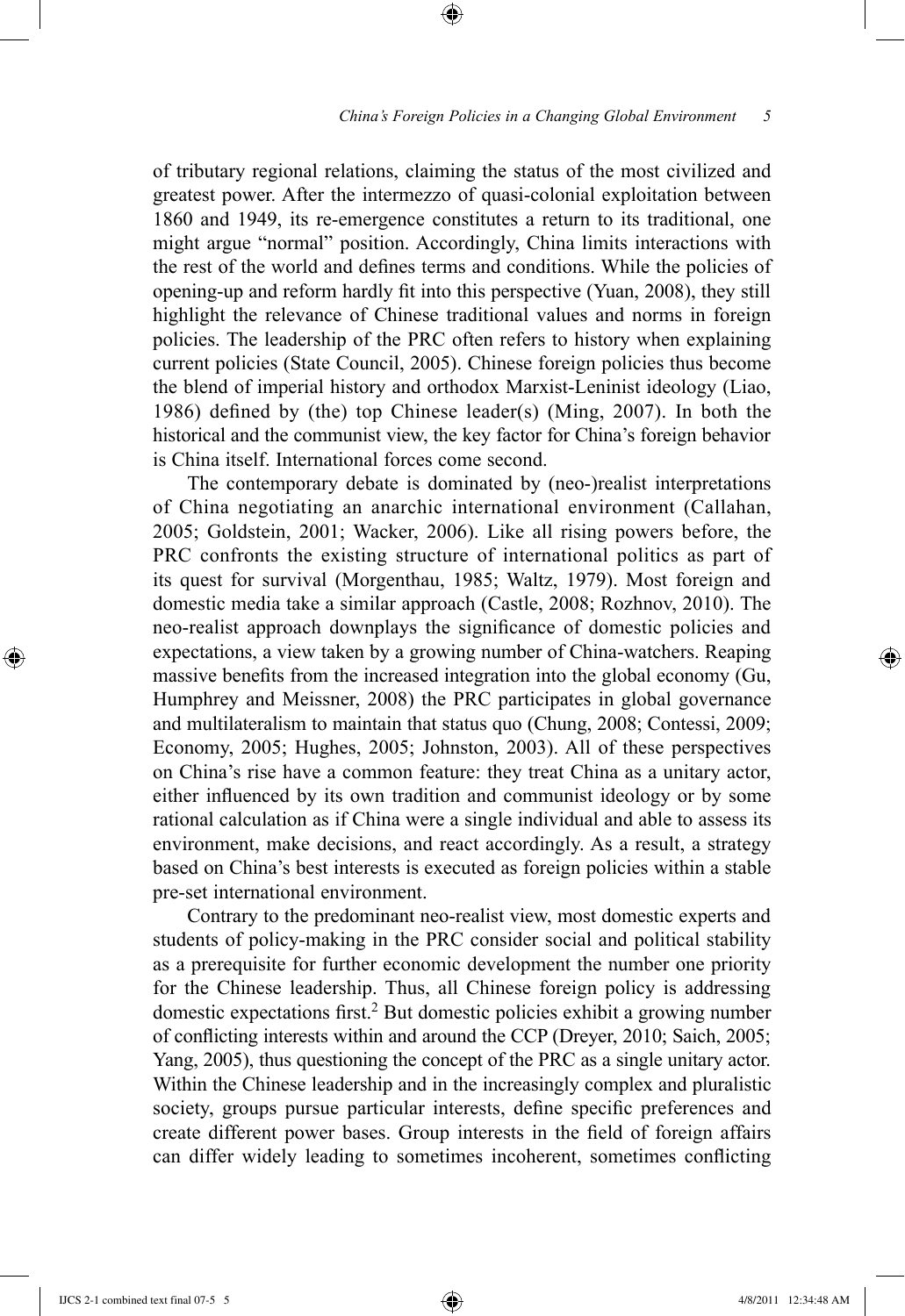policy outcomes. For actors pursuing their aims, structures and institutions matter (Breslin, 2006). The PRC's global actions are thus shaped primarily by domestic political structures, secondary level institutions and negotiations between collective actors (Lampton, 2001, Lu, 2000). Different perceptions among Chinese elites affect international actions (Deng, 2008; Yan, 2001, 2006) particularly on issues like Taiwanese independence as do social trends and issues (Buzan, 2010).

⊕

Perceptual and institutional approaches look at China's rise in very different ways but they share a very important aspect: they open up the black box of the Chinese state and bring in bureaucratic policies, intra-elite conflict and processes of political bargaining. They complement the state-centric view by bringing in state-controlled and non-state actors like enterprises, regulatory agencies or the nascent civil society. Thus, they link up with the growing literature on global politics as a result of trans-national activity (Helleiner and Pagliari, 2010).

Following this approach, we interpret China's role in this process of joining and redefining global politics as a result of actions by Chinese leaders and non-state actors reacting to domestic and external expectations pursuing individual interests and preferences. We conceptualize China's position in global politics as a national role that is based on both domestic and external expectations regarding "appropriate behaviour". This approach highlights the mutual interdependence between China's policies towards the international order and the impact of the order on China's policies. It enables us to integrate external perceptions of China by state- and non-state actors alike, addressing causal alleys for adaptation and learning. We open up the domestic dimension by referring to the expectations of the domestic audience and, finally, allow for ideas, notions of historical traditions and interests to be integrated through the self-perception of the Chinese leadership regarding its role. Our approach thus identifies early signs of change as a form of partial role adaption taking place within an increasingly challenging global environment defined by the potentially deepest political-and economic crisis since the early 20th century. Linking it to the field of foreign policy change it offers an integration of recent approaches to the study of China's domestic policies discussed as learning or adaptive authoritarianism with current debates in the study of foreign and regional policies.

## *2.1. China's Changing Role in Africa the Balancing of Expectations*

China has played a role in Africa since antiquity and was an actor of note during the cold war where its actions on the continent were heavily influenced by the ideology of socialist internationalism and anti-colonial struggle. Although its influence in Africa declined during the reform era of the 1980s,

⊕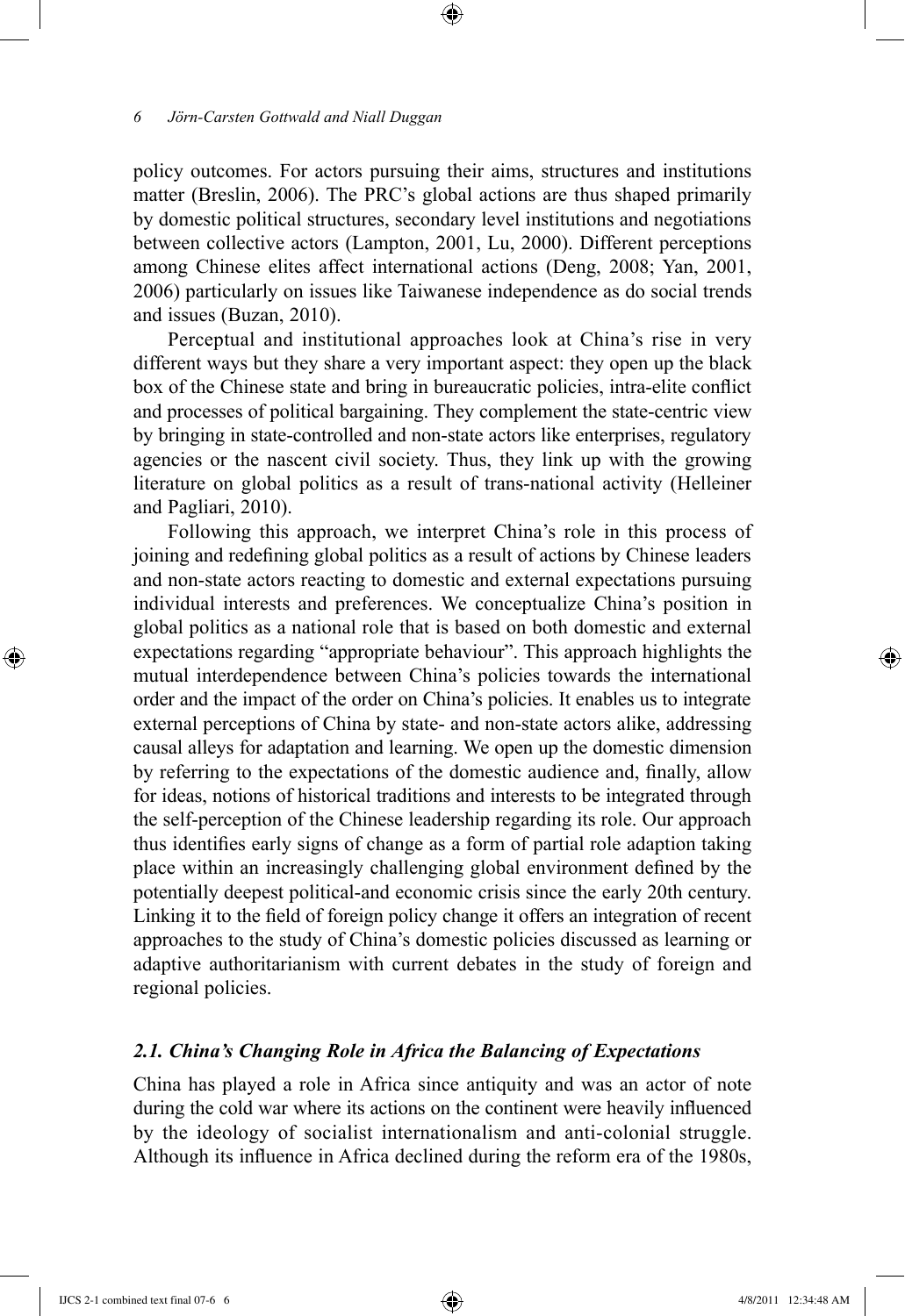it has rediscovered its interest in the continent since the turn of the century and has once again become a major actor in the region. China is now Africa's second largest trading partner, a key supplier of development aid and a major source of FDI. A growing number of Chinese citizens have taken up residence in Africa. Summing up, in "the last sixty years, no country has made as big an impact on the political, economic and social fabric of Africa as China has since the turn of the millennium" (Moyo, 2009: 103).

⊕

China has become deeply involved with Africa both in terms of economics and culture and encompassing state, semi-state and non-state actors (Raine, 2009: 60). The Chinese state has acknowledged this and launched a new China-Africa Policy in 2006 (Foreign Ministry of the PRC, 2006) accompanied by a number of remarkable China Africa Summits in 2000 (Beijing), 2003 (Addis Ababa), 2006 (Beijing), and 2009 (Sharm el-Sheikh).

The foreign perception of China's role in Africa has frequently been negative, even referring to neo-colonialism. Sighting such actions as the unconditional provision of finance, selling of arms, or the protection of "rogue states" from international sanctions, many critique China for its negative impact on African society and economy. Some observers also accuse the PRC of instrumentalizing its traditional emphasis on sovereignty and noninterference to carve out economic deals (Holslag, 2006).

From an African perspective, China's involvement is regarded a mixed blessing. The PRC seems to use Africa as a resource both in terms of raw materials and international influence. From this point of view, China has damaged many of the rights won through independence e.g. workers right, free press, etc. Here, China has simply replaced the old colonial powers in spite of its claims to be a leader of the developing world, with Sudan being a prominent case in point (Srinivasan, 2008). A different view depicts China as an alternative source for investment and aid to western powers. It has also delivered on needed infrastructure projects which delivered significant improvements to the lives of many people in Africa.

Within China itself, the principal view held describes the PRC as Africa's "All Weather Friend", whose presence creates a win-win situation for both (Xu, 2008). From this perspective, China's role is defined by a number of key principles outlined in the 2006 White Paper, most notably the respect of state sovereignty (cf. Zheng, 2010: 42-45). Due to the complex relationship between state and society in African nations, local elites emphasize the principle of non-interference in the internal affairs of sovereign states by external actors, too (Taylor, 2010). For many African states who have found the restructuring programmes under the Washington Consensus very difficult and for governments who have been marginalized by Western criticism of their human rights records, the PRC's interpretation of sovereignty is particularly attractive. Along with a shared experience of colonialism and

⊕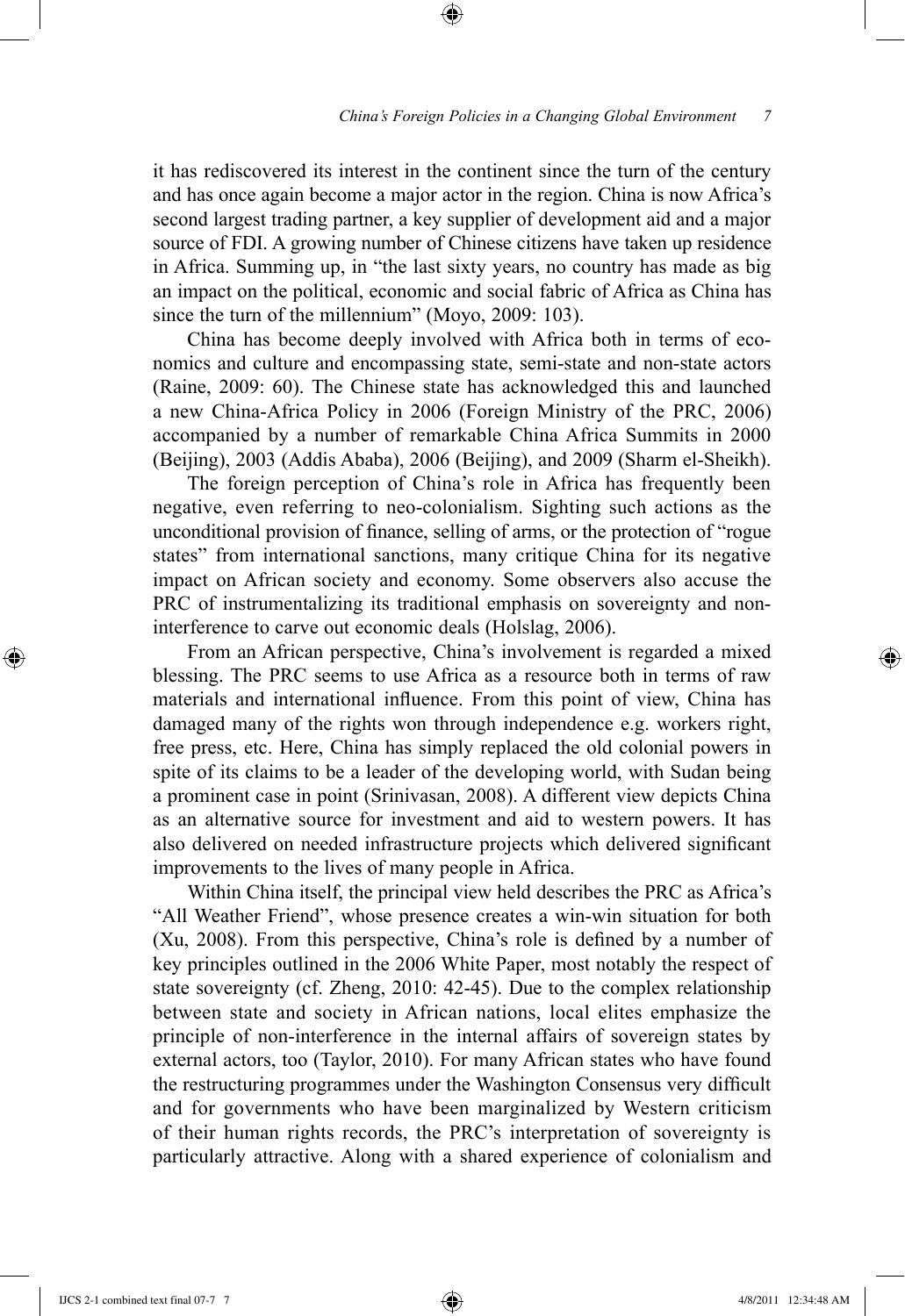imperial oppression, China provides an alternative role model and new legitimacy for African autocratic polities (Sicular *et al*., 2007).

⊕

In contrast to this official definition, many Chinese observers take a less favourable approach. They insist that large foreign aid projects need to benefit the Chinese economy, since these funds could have been used domestically for internal poverty relief. For this reason, development projects must create "winwin" situations in substance and not only in rhetoric. Consequently, Chinese involvement in Guinea decreased in line with the fall of prices for copper and other raw materials highlighting the need for its external involvement not to produce costs at home (Polgreen, 2009). The Chinese government is pressed to publicly protect its interests abroad, including interventions in the domestic affairs of sovereign African states. So-called "soft" interventions were employed on several occasions to protect Chinese MNCs in Africa. In Namibia, the PRC government pushed for the release of a CEO who had been charged with corruption (Grobler, 2010). In Zambia, it threatened to pull out its investment should a candidate, Michael Sata, who was accused of anti-Chinese policies, win the presidential elections (BBC, 2006).

In the case of Chinese involvement in Sudan, Beijing substantially altered its role behavior over the course of the humanitarian crisis in Darfur. The PRC started with an obstructionist role in the Security Council, but eventually dispatched peacekeeping forces under a UN Security Council mandate (Huang, 2008). This policy shift indicated a delicate balance of two conflicting expectations, namely external role expectations on the one hand and the Chinese concept of "peaceful development" on the other hand. China's Africa policy had been based originally on the earlier model as a "leading developing country". On this basis, China in 2004 effectively diluted Washington's sanctions policy in the UN Security Council (UNSC). In January 2005, the PRC began to modify its policy due to the "Comprehensive Peace Agreement" and under heavy criticism from non-governmental groups and the Bush administration. China's abstention on Res. 1593 – which allowed for ICC investigations in Darfur – signaled for the first time that China would not always align with the Sudanese leadership and the Arab League on Darfur. Instead, and despite the establishment of the "China-Arab Cooperation Forum" the preceding year, Beijing even supported UNSC Res. 1679, which strengthened the African Union Mission in Sudan (AMIS), and justified its vote "on the basis of our political support for the AU" (UN-Doc. S/PV.5439, 16.5.06). While Beijing hesitated to embrace the AU position on Darfur, China launched a "Darfur initiative", appointing a Special Representative, pressuring the Bashir government and offering 275 engineers in support of the hybrid AU/UN mission (Evans and Steinberg, 2007).

Daniel Large suggested that China's Africa policy shifted to such an extent that it has led other actors to reconsider their conduct (Large, 2008:

⊕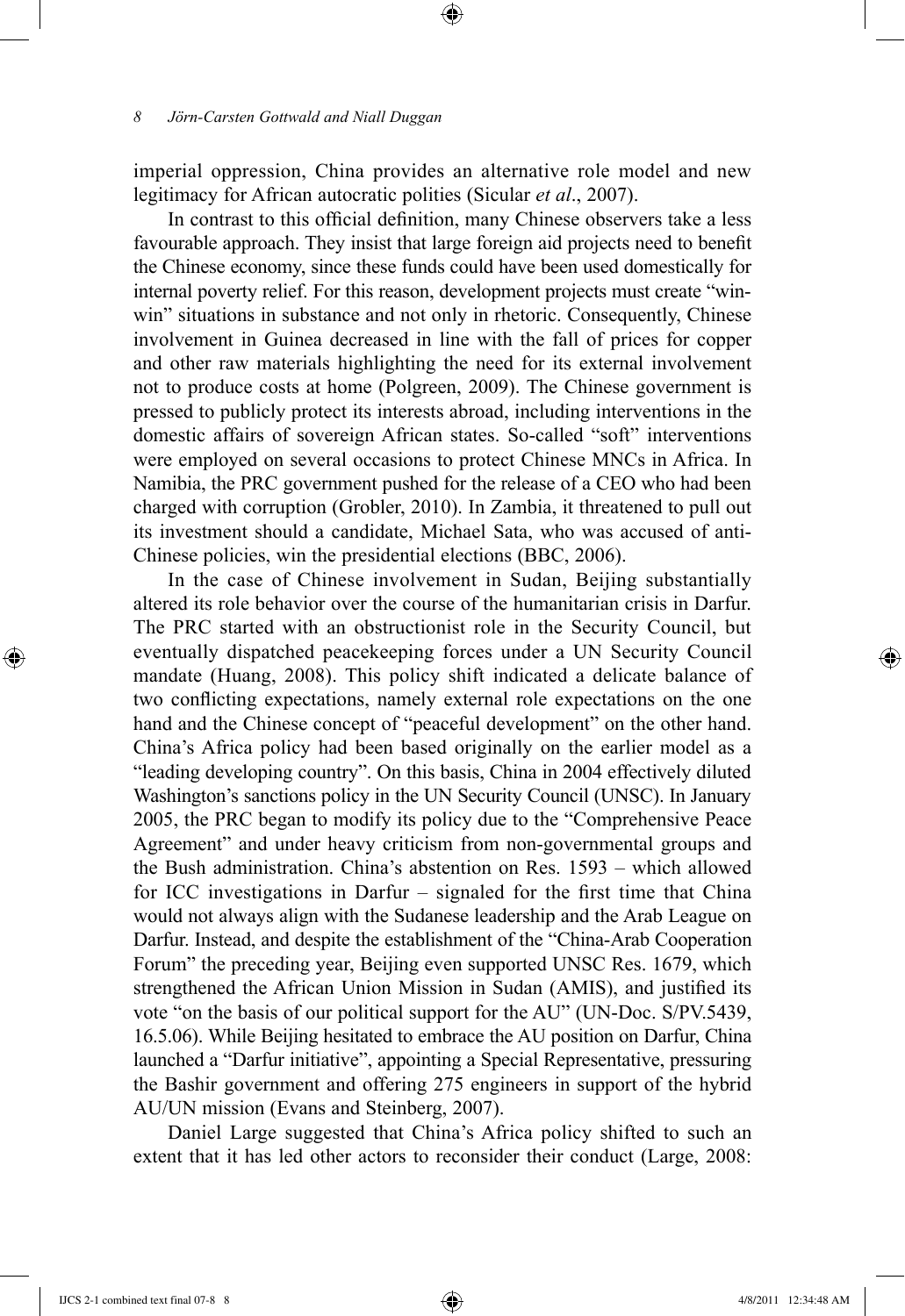#### *China's Foreign Policies in a Changing Global Environment*  9

74). First, the intervention by the Chinese President Hu Jintao appeared to have been instrumental in persuading the Sudanese leadership to take on a more constructive role towards the AU/UN mission. Second, the Chinese abandonment of its obstructionist policy in the Security Council arguably added pressure on Arab regimes to moderate their support for Khartoum. Right after China's policy shift 10 Arabian states decided to provide substantial funding for the AMIS operation. The Arab League itself persuaded the Sudanese government to accept the AU/UN force at the AL Summit in March 2007. Subsequently, Qatar, a key member of the AL, voted in favour of UNSC Res. 1769 which mandated the AU/UN mission in Darfur.

⊕

Other factors in the context of Sino-Sudanese relations also had their impact. The growing restlessness of the Southern Sudanese Government contributed to China's policy shift. The proposed referendum on independence in Southern Sudan in January 2011 might create a new independent state controlling the vast majority of Sudan's oil reserves (Srinivasan, 2008). Many believe that the growing Chinese engagement in Juba is therefore motivated by two factors: one, to address its acknowledged unpopularity and, two, to gain a more strategic political foothold in the South (Large, 2009). The contribution of the PRC to persuading Khartoum to accept the AU/UN Mission can thus be interpreted as an attempt to present itself to the future government of an oil rich South Sudan as a positive influence in the region.

This brief analysis of China's Sudan policy shows that a host of factors have contributed to how a country conducts its affairs on the international stage. We can see a shift from a broadly ego-based to a more comprehensive national role conception combining both ego- and alter-expectations. Increasing international pressure moved Africa higher up the policy agenda of the central leadership which beforehand had left much of its Africa policies to the various ministries and bureaucratic units. Positions and conduct were modified to meet the expectation of others, most notably the African Union. Moreover, China's increasingly active position in Africa – veto suspension, appointment of a Special Representative, dispatching peacekeepers – suggests the position has become "firmer" over time and will probably stabilize if counter-roles by significant others (the US, AU, AL) evolve accordingly.

The increase in Sino-African trade as well as in other economic activities has created a more complex relationship. The number of influences which affect how China conducts its activities in Africa has grown, with particular influences becoming more important than others. For example, the international pressure on the PRC to become a more proactive member of the global community, a 'responsible stakeholder' in the promotion of global standards and ethics, is now more influential than the domestic pressure to maintain China's role as an anti-establishment actor which still seems to bear a significant influence on the PRC North Korea policies. The Chinese leadership

IJCS 2-1 combined text final 07-9 9 4/8/2011 12:34:48 AM

⊕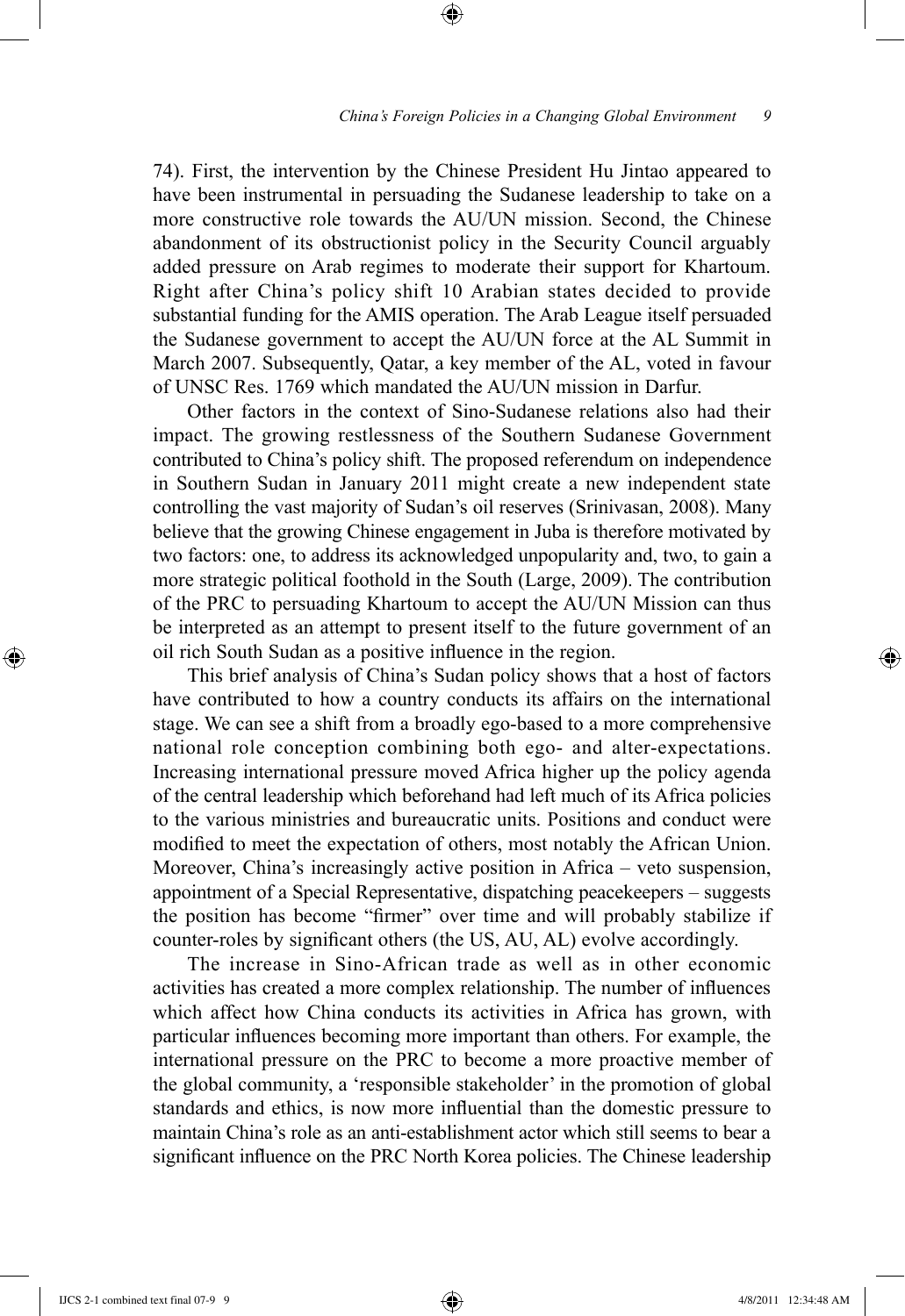even qualified its adherence to the core principle of non-interference: President Hu Jintao has pointed out that China is now willing to intervene in other nations' internal affairs to protect its national interests, hinting at an incipient departure from the soft interventionism of the recent past. This move addresses domestic pressure to better protect Chinese interests abroad. At the same time, China has also shown a growing willingness to engage in international conflict-settlement. Its participation in peacekeeping missions indicates the growing awareness of external expectations and willingness to fulfill them – at least as long as they can be sold to its domestic audience as beneficial for China's long-term socioeconomic development.

⊕

## **3. Reluctant Crisis-Manager: China's New Role as a Stabilizer/Initiator of Global Financial Governance**

The interplay of external and domestic expectations with the self-perceptions and preferences of the Chinese leadership became almost irritatingly obvious during the current financial crisis. The insolvency of the American investment bank Lehman Brothers in September 2008 triggered a chain-reaction of global financial turmoil. Governments all over the world struggled to prevent a melt-down of their financial systems. Most ended up with majority stakes in one or all of their former national champions. Greece and Ireland needed the support of the IMF and the EU to avoid a sovereign debt default. In Asia, Japan struggled to refinance its debt while in the US the Fed embarked on several rounds of quantitative easing fuelling fears of new speculative bubbles in emerging economies. Most governments agreed that the crisis required a well-coordinated global response. The leadership of the PRC found itself drawn deeper into the efforts of global crisis management than it had envisaged. A new and very substantial role emerged for the PRC and its hesitant government (Godement, 2009: 19).

In the perspective of comparative government, the PRC has been aptly described as a learning, adaptive authoritarian system, with the state dominated by the Leninist party apparatus (Shambaugh, 2008; Naughton, 2008; Niquet, 2009). Learning from its own history, from Western market economies and from the results of extensive experiments, the CCP has managed to strengthen its grip on the Chinese polity while at the same time introducing fundamental economic and social reforms (Brodsgaard and Zheng, 2006; Heilmann, 2008; Pearson, 2001; Zheng, 2010). The global crisis erupting in 2008 threatened the cornerstone of China's export and FDI oriented development. This has put the capabilities for adaptation of the Chinese polity to a severe test as there was no "best international practice" in dealing with this unprecedented event. And time was too short to conduct the usual set of trial-and-error policies. Besides, the crisis challenged and threatened China's preferred role as a

IJCS 2-1 combined text final 07-10 10 4/8/2011 12:34:48 AM

⊕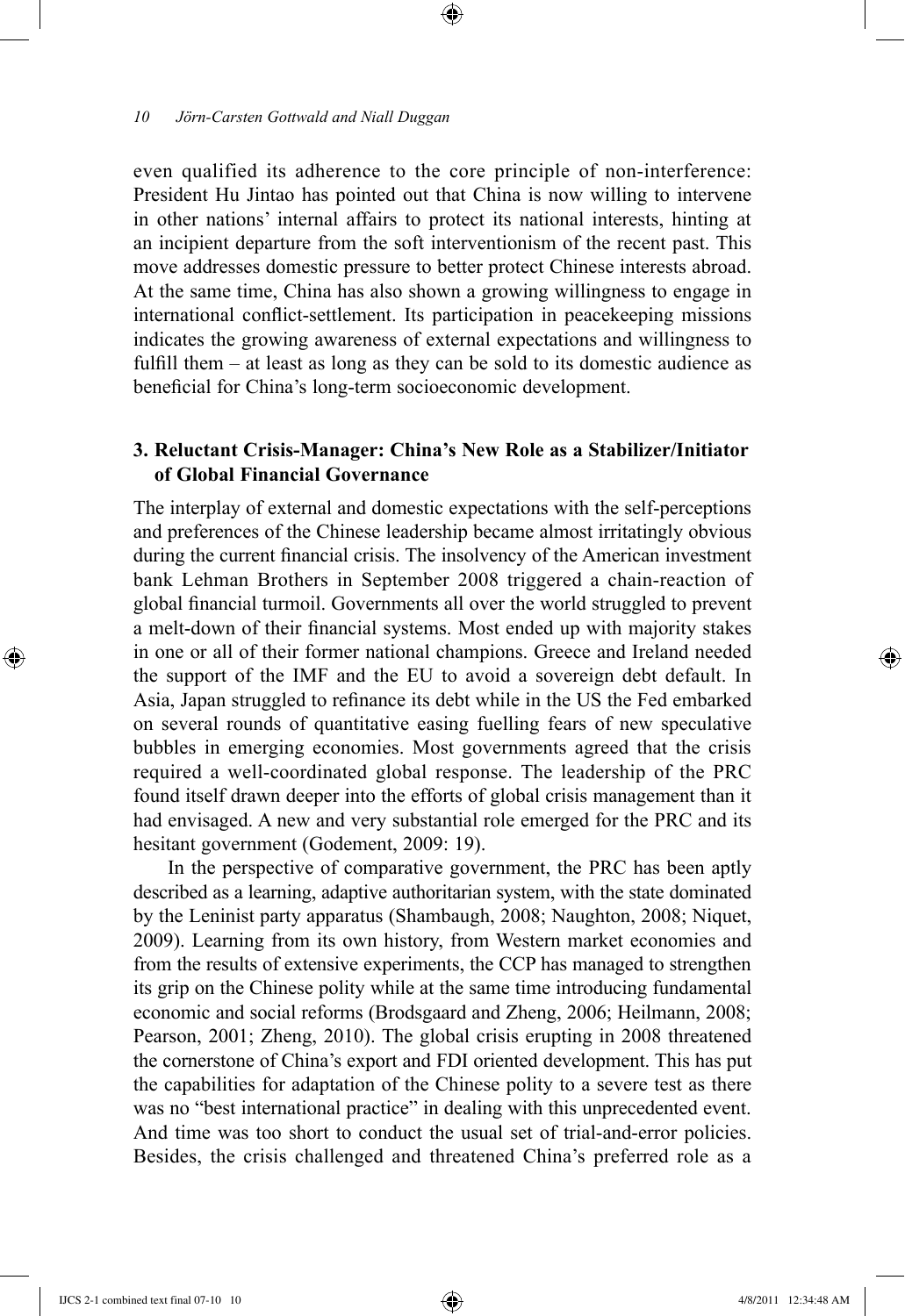benevolent bystander and generally non-committal supporter of multilateral global governance. It took the central leadership in Beijing some time to agree on a political reaction. They had to recognize that the "globalization of the crisis requires a globalized response" (Bergsten, 2008) even if it included a revision of China's traditional role in international relations.

⊕

## *3.1. China's Initial Reaction: Defending Its Role as Benevolent Bystander*

China's economy was in particular good shape when the crisis hit (Sheng, 2010). Banking and financial services were government-controlled, partly state-owned and had only limited exposed to global turbulence. The balance sheets of the main banks are regularly propped up by the state coffers<sup>3</sup> and its securities markets offer only limited access to foreign investors while Chinese savers still face hurdles if they wish to keep their deposits outside the Chinese system (Zeihan, 2010). Some of the riskiest instruments were banned inside China. Overall, Chinese banks managed to escape the financial crisis with relatively low losses. Foreign exchange controls, vast foreign exchange reserves and an emerging consumer culture offered strong options for macroeconomic countermeasures against the fall-out from the crisis.<sup>4</sup> Finally, the Chinese leaders had gained a reputation for its high-quality policy-making and were safe from electoral pressures. From a Chinese perspective, the financial crisis met an economy which was well-prepared to turn the challenge into an advantage (Sun, 2009).

For all these reasons China initially took its responsible bystander position when first signs of a financial crisis merged in the US in the first half of 2008. The original impression was that the events were an issue for Western capitalism (Warden and Stanway, 2008). Chinese leaders reassured their domestic audience of the strength of their own economy. Even after the global public discussed the events as an economic crisis, Chinese newspapers and magazines kept the official description as a Western *financial* crisis (Zheng, 2008). Only the official investments in US and European financial service companies and in US bonds raised public anger. The situation changed when Chinese exports started to dive. Acknowledging the fundamental threat of the crisis to its export-led growth model, the Chinese leadership finally accepted the need for political action. In a twotier approach the CCP created a macro-economic stimulus package for the domestic economy and took a more pro-active approach towards reforming global governance for financial services.

Up to the crisis, China has been a rule-taker much more than a rulemaker in the area of financial services. This role dovetailed nicely with China's traditional approach to global governance best described as that of 'a benevolent bystander' to global governance who would adopt

⊕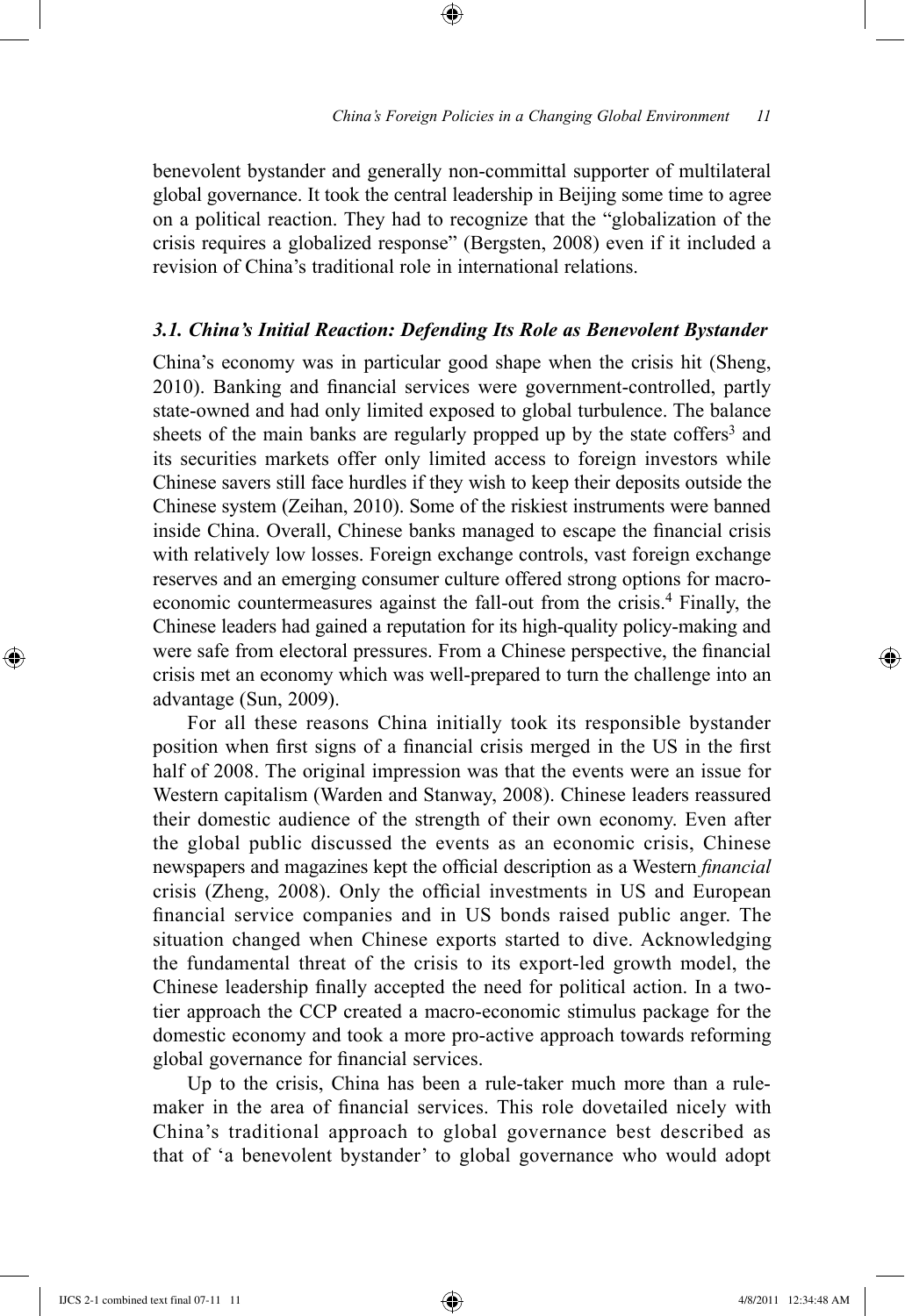international norms and standards *à la carte* (Walter, 2010). In global trade, it was exactly the wish to become part of the rule-makers which pushed the Chinese leadership to achieve membership of the WTO even in the face of substantial domestic opposition (Fewsmith, 1999; Fischer, 2000). China's active participation in the Cancun conference on World Trade, its key support to the multilateral attempt of dealing with North Korea's nuclear weapons programme, China's support for the Chiang Mai Initiative or the founding of the Shanghai Cooperation Organization signalled a more positive perception of multilateralism among the Chinese leadership (Wu and Landsdowne, 2007).

⊕

Initially, the Chinese leadership voiced their support for global coordination, but refused to become too engaged (Wang, 2008; Zheng, 2008). Only after intensive domestic debate, and bowing to growing external pressure, the government in a first revision of its initial positions announced a 4 trillion renminbi yuan package to boost its domestic demand on Sunday, 9th November 2008 (Xinhua, 2008). The announcement addressed both audiences: the domestic one by reassuring them of government action against the fall-out from dwindling exports, and the foreign one by stressing the willingness of the Chinese leadership to preserve China as a centre for global economic activity (Niquet, 2009). At the same time, the central government loosened constraints on local government investments (Wu, 2010) and ordered the state-controlled banks to facilitate cheap credits (Anderlini and Hughes, 2010; Cavey, 2009; Chan and Chu, 2009). The international reaction was euphoric (Branigan, 2008). Only a few observers raised their concern, pointing at the paucity of information provided on the planned use of the funds. Some asked how much of the package constituted additional spending and how much of it was just a repackaging of already measures which had been planned and budgeted beforehand. China also refused steps to address what many perceived as a gross imbalance of the exchange rate between the managed RMB yuan and the fully convertible US dollar, referring only to the need to tackle global macro-economic issues. It stressed its reluctance to decrease the control of its currency when it announced an increase in exchange rate flexibility shortly before the Toronto summit but then had its large commercial banks buy US dollars in order to limit the appreciation of the renminbi.

The Chinese leadership attempted to declare the stimulus package the key element of China's contribution to the global crisis response. Leading cadres like Hu Jintao and Wen Jiabao reiterated that the measures would keep China growing and that a growing China provided a substantial resource for the more advanced economies in their attempts of reigning in the economic downturn (Xinhua, 2009a). The main points of reference and the by far most important partners for the PRC to develop and to revise their position in the global fight against the fall-out from the financial crisis were the United States and the European Union (Gottwald, 2010).

⊕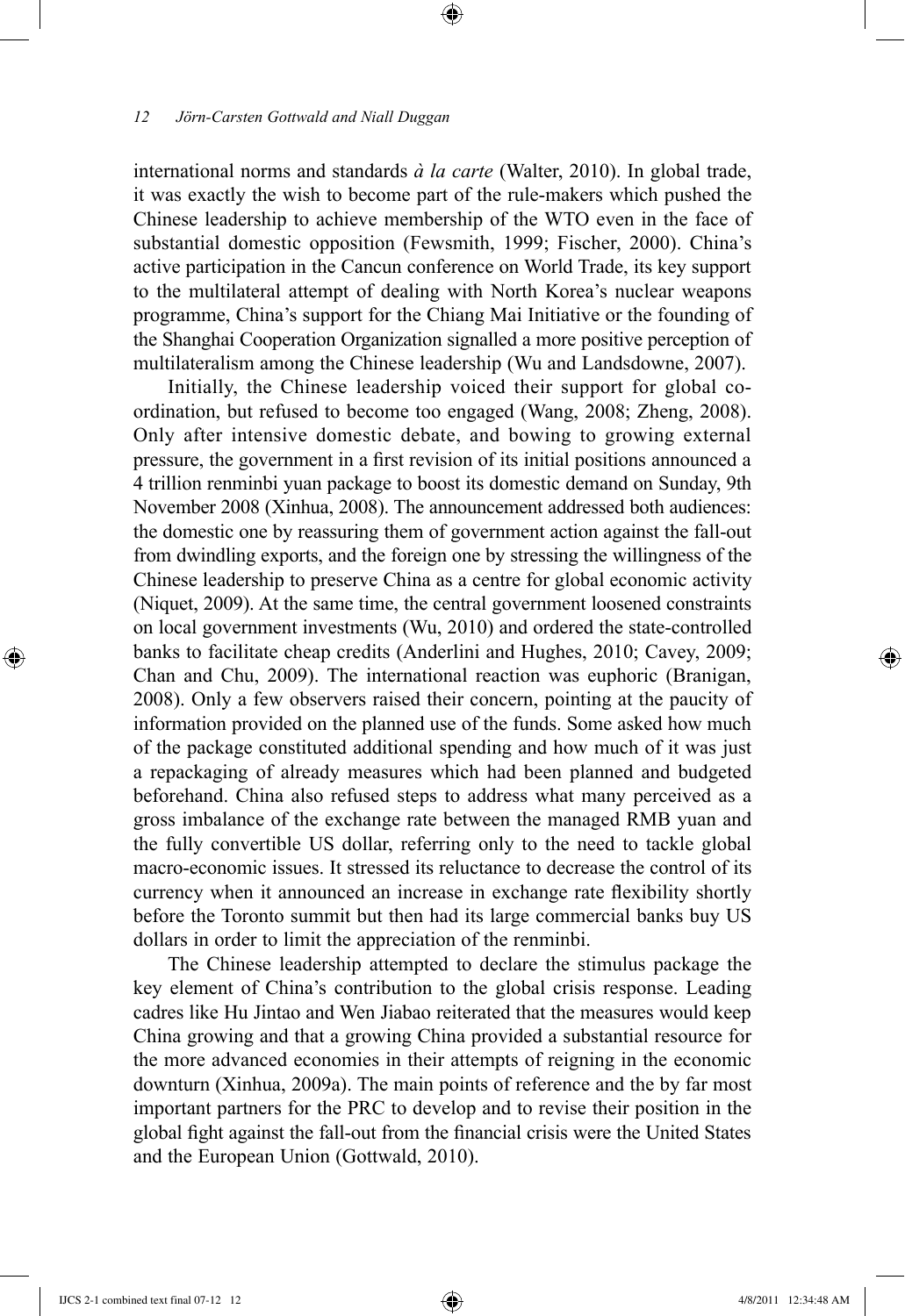At the ASEM Summit in Beijing, China and the EU hammered out a joint position for the G20 Summit in Washington in November 2008. Prime Minister Wen Jiabao announced his support for the EU position on regulating global financial markets, highlighting a growing convergence between the two economic superpowers. From an internal perspective, Hu Jintao's speech in Washington defined the official approach of the PRC towards future regulation (FMPRC, 2008). On Wen Jiabao's visit to Europe in January 2009 and during the preparatory meeting of the G20 Ministers of Finance and Governors of Central Banks, China sought actively to coordinate its position with the US and Europe.

⊕

The Group of 20 leading industrial and developing countries, the G20, quickly superseded the old G8 to become the focal point for global crisis management.<sup>5</sup> As they reached beyond that contested exclusive club, the G20 became "de facto … the main global grouping of countries that is driving responses to the crisis". (Prasad and Sorkin, 2009) A China that "was very cautious about joining any multilateral or regional arrangements" (Yu, 2005: 5) to avoid any limitation of its sovereignty was proud to be a leading member of the G20 but kept a sceptical attitude towards committing to multilateralism.

## *3.2. China Reluctantly Adapting Its Role in the G20*

For China's role in global crisis management, the London Summit in 2009 became a turning point. The United States, the EU and fellow emerging markets all explicitly called on the Chinese government to take a leading role beyond the stimulus package and "responsible investment" by joining the work of rewriting global governance rules for financial markets. This led to an increased debate in China about its dawning dominance in the new world order.<sup>6</sup>

Deciding on the best policy in these circumstances, however, proved difficult and complex. In theory, the centralized structure of the Chinese one-party-state allows for coordinated decision-making. China's position for the G20 was decided at the highest level of the CCPCC Political Buro. The preparatory documents were prepared under crucial involvement of the political strategy research department of the CCPCC.<sup>7</sup> At a meeting of 50 economists, the acting vice-head of the political strategy research department, Zheng Xinli, confirmed the official view that China's integration into the global economy, including global governance institutions like the WTO, was following the internal imperative of domestic reform and opening up. In this regard, the financial crisis was expected to further strengthen China's reform policies.<sup>8</sup>

Vice-Prime Minister Wang Qishan, the leading executive in the State Council in financial affairs, and even more so the finance ministry were

IJCS 2-1 combined text final 07-13 13 4/8/2011 12:34:48 AM

⊕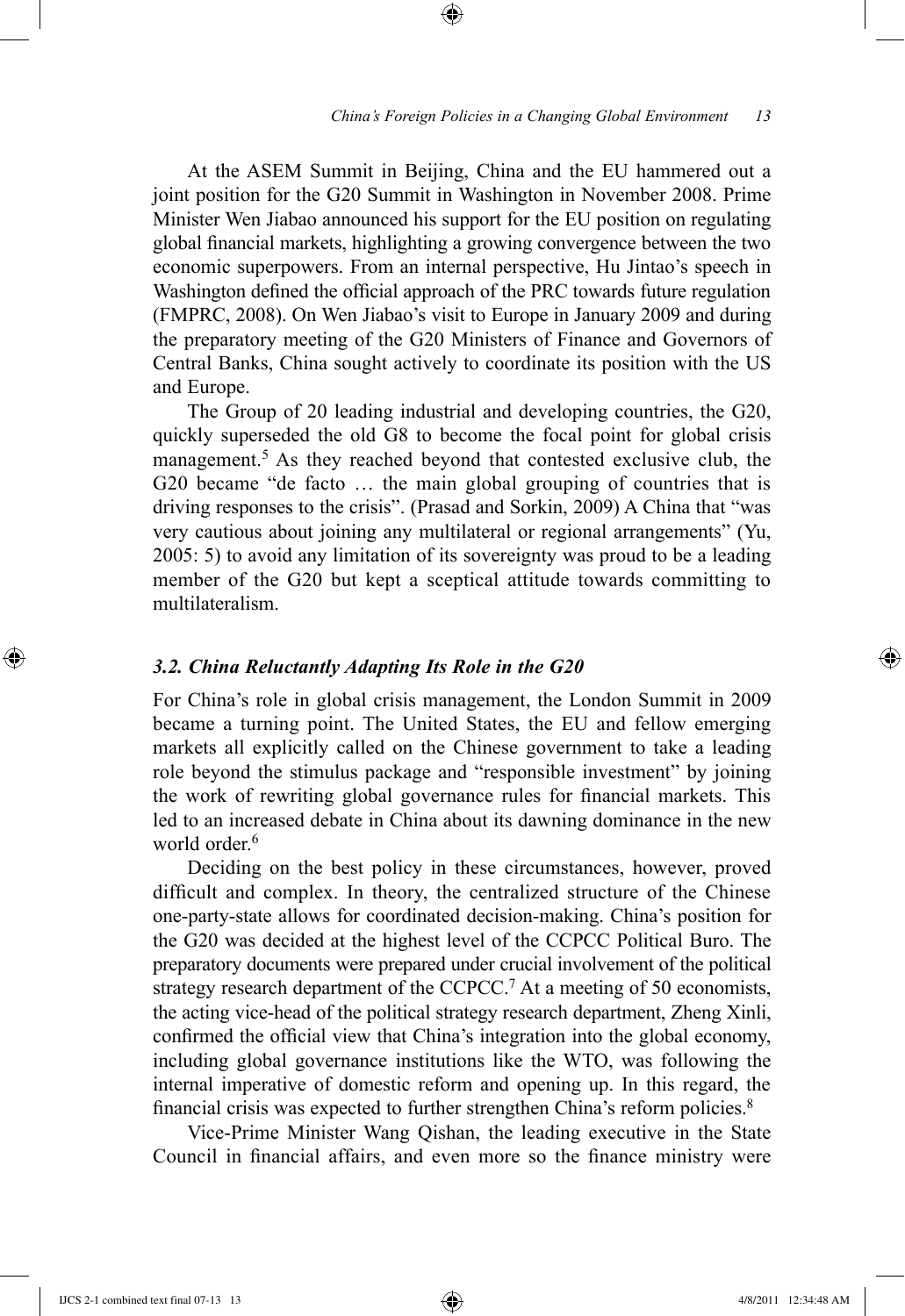initially sidelined.9 Positioning China for the meeting of the finance ministers in London in March 2009, Wang stressed that keeping China's economy on a sustainable growth course would constitute a major contribution to global crisis management. Implicitly quoting Hu Jintao's remarks at the Washington Summit, he again underlined China's willingness to join hands with the global community to contain the effects of the downturn (Wang, 2009a). He added that China was now ready to take a more active role within the IMF under the implicit condition of a clear timetable for IMF reform to the benefit of emerging market member states (Wang, 2009b). China raised its profile within the Bretton Woods institutions by delegating and promoting highly-qualified experts. While this is a strong indicator about the growing importance of the IMF for Chinese policies, the exact reform plans are still under discussion. Even the official denunciation of a G2 global order is qualified by open expressions of disappointment regarding the European role which is predominantly perceived as weak and incoherent. The loose structure and non-binding nature of the G20 help to avoid a premature definition of Chinese positions.

⊕

For the Chinese foreign ministry, global crisis management was declared number one priority for the 2009. It called for a better structured and fairer global financial order.<sup>10</sup> Together with Brazil, Russia and India it requested a stronger representation of the BRIC countries in the emerging new governance of global financial markets (Mo, 2009). The top candidate for the future secretary-general of the CCP, Xi Jinping, was sent out on a tour to Latin America and Malta that was described in the official Chinese media as a major contribution to defining the Chinese position regarding the global crisis, the limited role of its host countries in the world economy notwithstanding.11 When Wen Jiaobao expressed his dissatisfaction with the American safeguards for PRC investment in treasury bonds, he triggered a global discussion and a quick response by the Obama administration. In various meetings and phone calls, the new US government promised to protect China's interests.12 According to Hong Kong media, Wen needed to assuage his domestic constituency who became is increasingly irritated with the high exposure of the PRC to American bonds. Even the top central leadership was supposedly shocked when it was informed about the investments taken by the Chinese state vehicles in US financial institutions.<sup>13</sup> On the other hand, top-down Chinese analysts emphasize the opportunities the crisis offers to improve Chinese investments abroad (Zheng,  $2009$ ).<sup>14</sup> In the run-up to the London summit, the central bank stirred up confusion among observers with its call for a replacement of the US dollar as the global lead currency through a reform of the IMF special drawing rights, a little known instrument.

With the London Summit in April 2009, the G20 clearly took over the key role in coordinating the global response and in reforms of global

⊕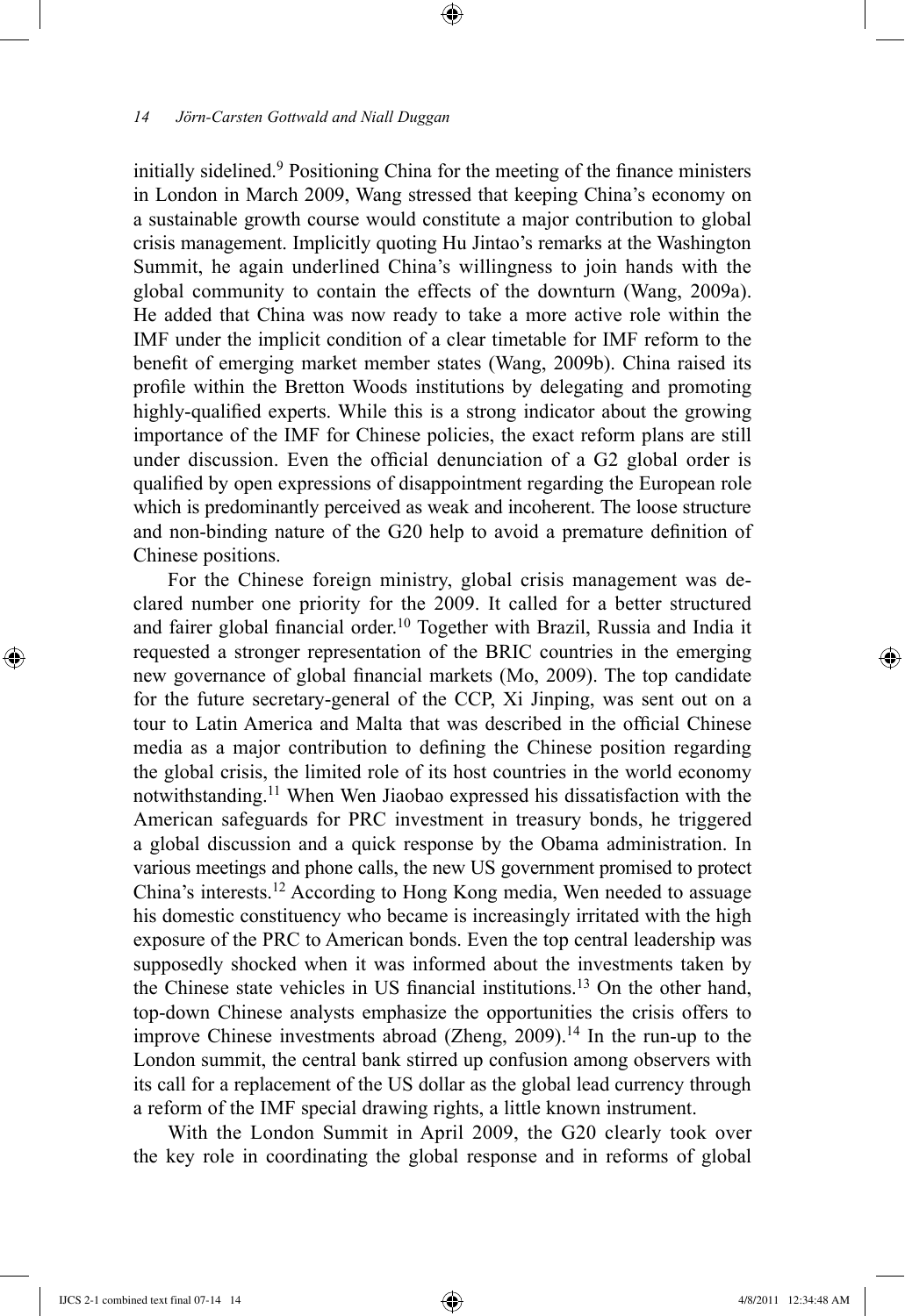## *China's Foreign Policies in a Changing Global Environment 15*

financial governance. It defined steps towards a comprehensive reform of principles and organization guiding the IMF and World Bank, something China had called for long before the crisis. The push by the UK government to set up the G20 as a leading organization, calling the IMF a supporting infrastructure (Norman, 2010) further corresponded with traditional Chinese preferences regarding sovereignty and supranational commitments. The PRC duly strengthened its involvement. The G20 offers the Chinese government its preferred mechanism for decision-making (Garrett, 2010): unanimity, thus providing a de facto veto-power against any measure deemed unacceptable. Committing to a club, rather than to a multilateral organization with supranational elements, allows the leadership to preserve considerable autonomy within the G20 while at the same time selling its new, higher profile to its domestic audience as a symbol of strength and to the international audience as enhanced responsibility.

⊕

This policy was reflected both in China's preparations for the G20 summit in Pittsburgh and for Toronto in 2010. In Pittsburgh, Hu Jintao reiterated three main issues: the G20 should continue to coordinate macro-economic stimulus to secure sustainable economic growth, to implement the reform package for global financial regulation agreed at the London summit, and it should also address imbalances in the global economy rooted in the wide gap in development between the North and the South (FMPRC, 2009a). His final point again deflected criticism of China's state-managed exchange rate considered to be one of the causes for the crisis by Western observers. Hu stressed the significance of China's domestic policies and reiterated China's substantial contribution to the global response in spite of its severe domestic challenges. The official English language report did not refer to multilateralism or China's increased role in setting the rules for global governance (FMPRC, 2009b),15 but the stronger representation within IMF and World Bank and the enhanced influence on the future of global governance for the emerging states was hailed as the major success even as the details of the reform still need further consideration (Xinhua, 2009).

At the G20 meeting of finance ministers and central bank governors before the Pittsburgh summit, the Chinese delegation provoked criticism at home and by foreign media for its refusal to hold press briefings. Instead, key statements were disseminated via official Xinhua news bulletins, very much to the dislike of foreign and Chinese media (Poon, 2009; Zhang, 2009). However, Chinese delegations held press meetings when Hu Jintao participated in meetings. This indicates the strict limits for the ministry of finance and the central bank to produce statement on key economic policy issues; those are reserved to the top echelon of the party state. At the same event, the BRIC countries did not follow their tradition of holding a separate meeting of finance ministers leading to a joint communiqué. Instead, only

IJCS 2-1 combined text final 07-15 15 4/8/2011 12:34:48 AM

⊕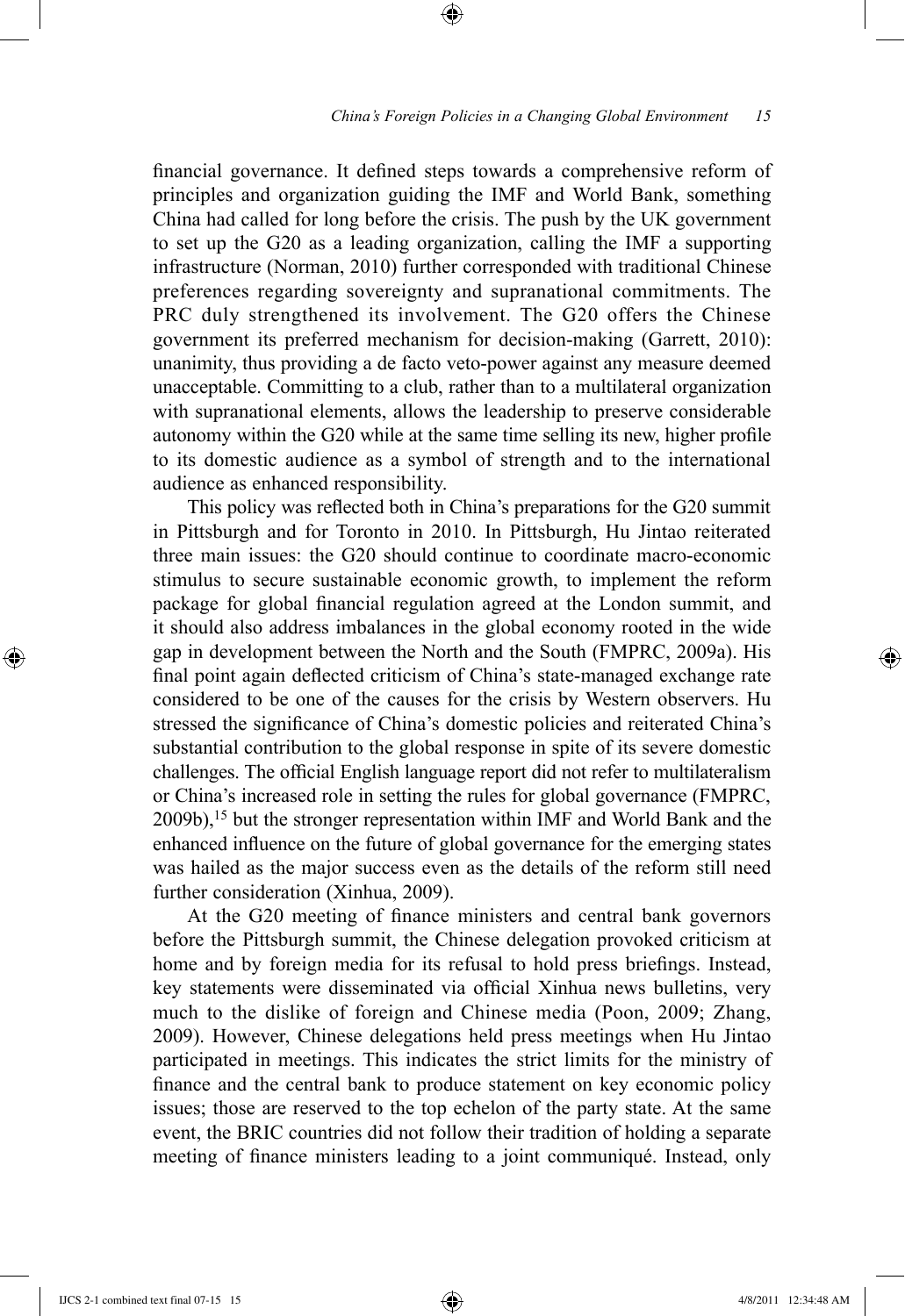vice-ministers of finance came together without an official document being produced. This was interpreted as a sign that the rather effective cooperation among the most important emerging economies during the crisis was beginning to fade away (Poon, 2009). China's attempt to position itself as a leading representative of emerging and developing countries suffered from its reluctance to discuss exchange rates which the leadership only changed shortly before the Toronto summit.

⊕

After the Pittsburgh summit, optimistic foreign expectations of China's commitment were disappointed. The willingness of the PRC leadership to cooperate was publicly called into question. The IMF complained that a progress report on national stimulus packages was blocked by China. Five heads of government took the unusual step to address the members of the G20 in a joint letter containing hardly disguised criticism of China's vanishing enthusiasm for the G20 and its reluctance to honour its commitments (Giles and Beattie, 2010).

In Toronto, the official Chinese position comprised four proposals: first, that the summit would send out a loud and clear signal to keep the global economy on track for recovery; second, that the summit would come to a shared understanding regarding the reform of global financial governance, strengthening the representation of emerging markets and developing countries; third, to enhance support for the least developed countries; and finally, to come up with a substantial push for the global trade talks to prevent a return to more protectionist trade policies (Zheng, 2009). Strengthening the voice of developing countries in the Bretton Woods organizations was explicitly called one of China's own objectives for the work of the G20. In addition, the BRIC countries including China called for a fairer representation at the highest level of management in IMF and World Bank. The summit itself, however, was dominated by the rift between US and European governments on the phasing-out of loose fiscal policies to sustain economic recovery. In sharp contrast to earlier events, the Chinese position and statements from Chinese leaders hardly figured in international press reports after the summit.

A rapidly inflating property bubble and growing social disparities at home reduced the resources the Chinese leadership had at its disposal for global cooperation. The G20 seem to have dropped down the list of priorities of the central leadership. The government of the PRC is caught between a rock and a hard place: a domestic audience expecting tough actions on social and economic development, including the maximum use of national resources for the development of China's economy on the one side, and increasingly critical American and European audiences pushing for China to tackle issues of market openness, the exchange rate and adherence to international norms and standards.

⊕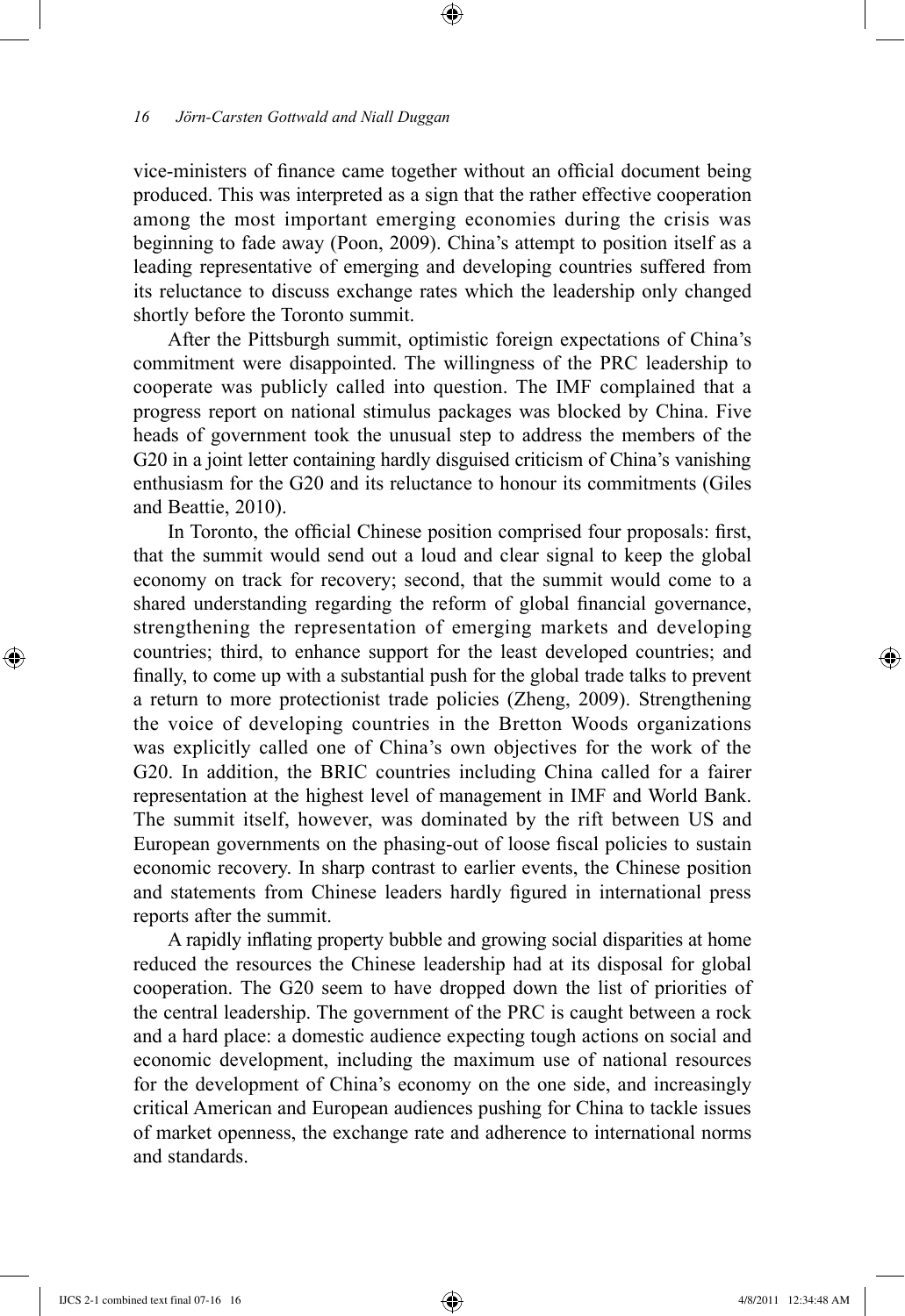## **4. Conclusion**

China's national role conception includes, as we have shown, elements of both cooperation and conflict with key international actors. To the extent that China's domestic development and thus the security of the CCP regime is concerned, Beijing's role taking is a function of expectations by a host of different and diverging domestic political actors, both within the government and beyond. This results in a balancing act in China's foreign policy between internal and external forces. This often results in contradicting action by the PRC as polices are adopted to meet these factors. China is in the process of adapting its internal policies to external standards while at the same time pursuing strategies to set new global standards close to its domestic ones.

⊕

In its Africa policies, China finds itself in transition between presenting itself as guardian of the developing/third/non-aligned world and becoming a leading member of the club of the most powerful nations. Its power base, however, still lies with the developing and newly emerging world, particularly with the other BRIC countries. China has moved towards meeting some international norms and standards, particularly in the run-up to the Beijing Olympics. This in itself, however, is not necessarily a positive development as it has brought about increasingly open and proactive interventions in other nations' domestic affairs. When protecting the interests of state-owned and state-controlled enterprises, the PRC often fails to live up to its rhetorical commitments on sovereignty.

China's response to the Global Financial Crisis highlights the difficulties for the leadership to deal with its strong involvement in the US economy while at the same time rejecting notions of becoming one half of a G2. A young urban population calls increasingly for a policy of using Chinese resources for the benefit of the PRC and for counteracting a perceived US supremacy. US and European governments, however, pressure and lobby the Chinese leadership to take on a more cooperative and pro-active role in global governance. While China's government clearly sees the advantages of increasing its influence on the reform of global financial markets, it has benefited enormously from the "old" US-backed form of globalization. Defining a coherent strategy of reshaping the global order in finance seems to be beyond Beijing's resources at the moment. Its policy so far rather follows the traditional step-by-step learning-by-doing approach which has been implemented so successfully in domestic reforms over the last three decades.

Most of the public and considerable parts of the academic debate on China's role in global policies turn around the impact of its rise on the existing world order. Most China watchers would be cautious to project past successes in socioeconomic modernization into the foreseeable future. In the realm of international relations, however, the question only too often seems to be

⊕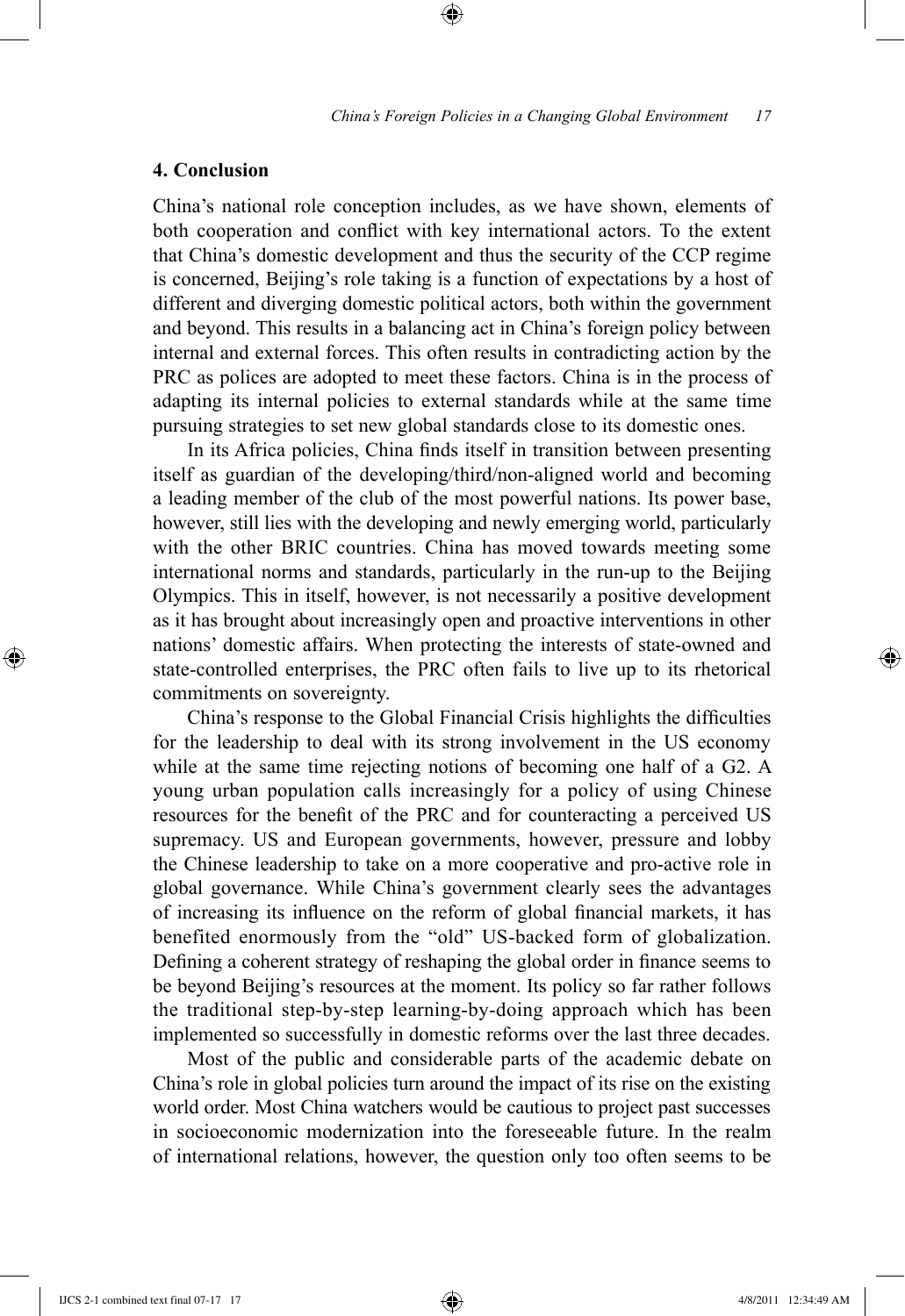*when* China will be the next superpower, rather than *whether* it will manage to obtain this status. A world ruled by China (Jacques, 2010) is perceived as an explicit departure from Western norms, standards and experience. Using a role model approach provides a different picture. The unitary state PRC with its CCP leadership finds it increasingly difficult to navigate between external and domestic expectations. Demands from domestic audiences quite often do not fit over-optimistic foreign expectations and challenge the decision-making and diplomatic stamina of the Chinese leadership.

⊕

In the reform of the global governance of financial markets, the Chinese leadership had to revise its position on several occasions: from flatly referring the crisis to Europe and the US first via creating its own huge stimulus package to rhetorically taking a lead in the reform of IMF and World Bank (while committing only limited financial resources), to significantly tuning down again its cooperative stance after the Pittsburgh summit. While the domestic audience may welcome China's higher profile as a sign of return to superpower status and of the decline of the US, the property bubble, the debt burden of local authorities and growing social imbalances all lead to calls from the domestic audience for a clear focus on China's economy rather than on the reform of global governance. A Chinese specialist put it bluntly: "We do not have the time to care much about G20. Our domestic problems are too demanding."16 An attempt to balance these conflicting sets of expectations is becoming increasingly difficult for the Chinese leadership. Yet the traditional priority to put domestic issues first has not changed.

Looking ahead, the difficulties to create and execute a coherent set of policies to tackle the challenges of its increasing integration in the global economy, society and polity will grow further. China's CCP increasingly encompasses conflicting social interests and political tendencies. In the runup to the next National Party Congress in 2012, at least two main groupings have been identified so far, and competing efforts of party leaders to position themselves for future leadership posts have already had an impact on key policy issues. No matter how these personnel and policy issues are going to be resolved, the co-existence of divergent interests within the leadership is going to add further complexity to the challenge of revising China's role in global affairs.

## **Notes**

⊕

\* Dr. habil. Jörn-Carsten Gottwald is permanent lecturer with the Irish Institute of Chinese Studies (UCC), National University of Ireland, Cork. Joern received his MA from LMU Munich in Chinese Studies, Political Science, and Economics and holds a PhD (Dr. rer.pol.) in Political Science from FU Berlin. He was Assistant Professor at the University of Trier where he finished a post-PhD project on the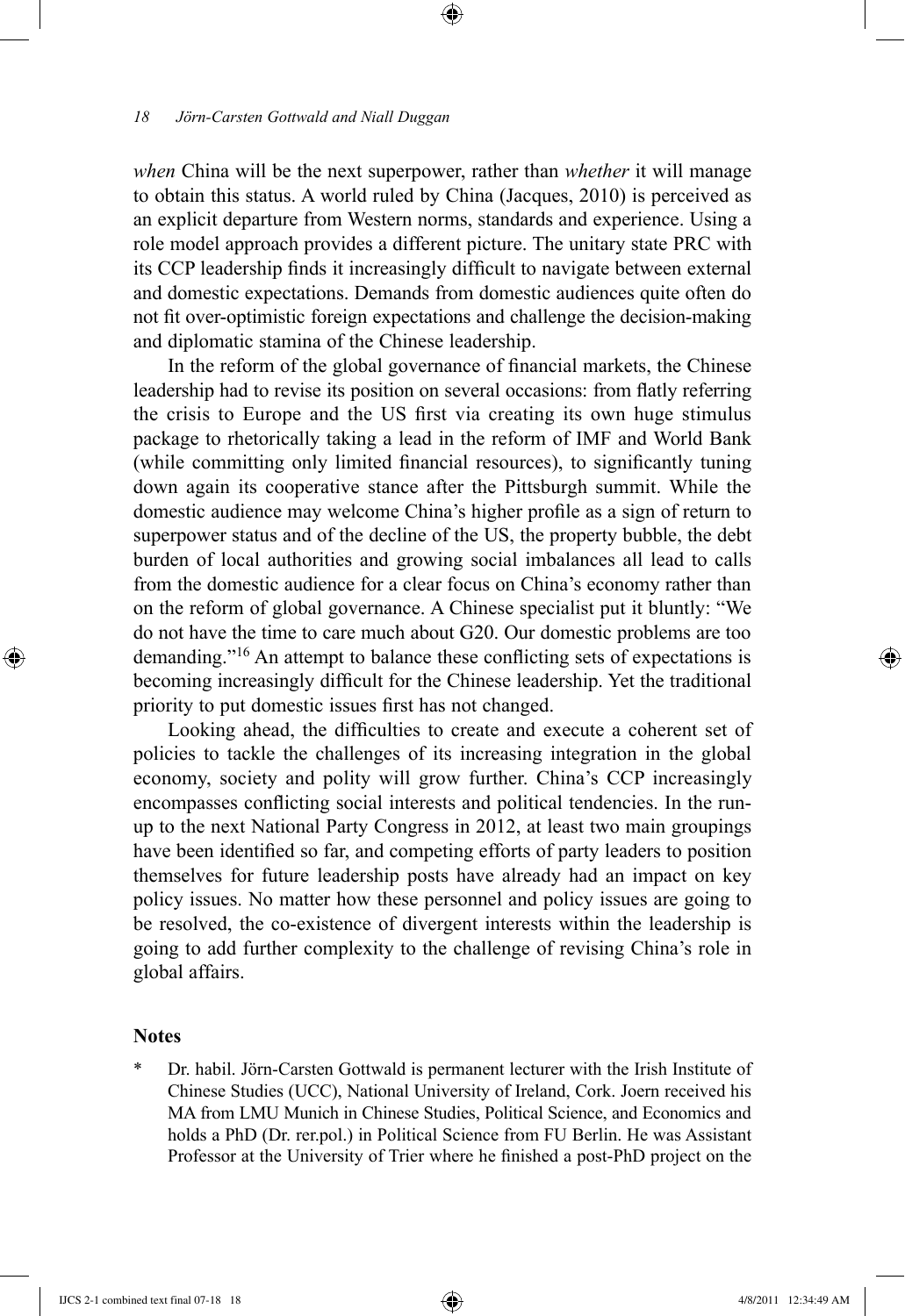politics of financial services regulation in Europe. His research interests are the political and economic developments in China, and issues in financial market regulation in Asia and Europe. <*Email: jc.gottwald@ucc.ie*> (corresponding author)

- \*\* Niall Duggan, MA, is a researcher with the Irish Institute of Chinese Studies (UCC), National University of Ireland, Cork. He holds a BSc in Government (Cork) and an MA in Asian Studies (Lund). A regular researcher on China, Niall has published on Chinese foreign policy and relations with Africa. His research interests are China's foreign policy and foreign policy-making, especially towards Africa. <*Email: n.duggan@ucc.ie*>
- 1. The authors wish to extend their appreciation to Andrew Cottey, Sebastian Harnisch, Cornelia Frank, and Hanns W. Maull for valuable advice on earlier presentations on this topic, and to three anonymous referees and the editors of the International Journal of China Studies for their feedback and recommendations. As always, sole responsibility for all faults lies with the authors.
- 2. Interviews in Beijing and Shanghai, 2009; in Beijing, 2010.
- 3. In February 2009, the government announced plans to transfer US\$30 billion to the Agricultural Bank of China. See Ftd online, "China päppelt Bauernbank mit Milliarden" <*http://www.ftd.de/politik/international/:Neues-Konjunkturpaket-China-p%E4ppelt-Bauernbank-mit-Milliarden/468766.html*> [10th February 2009]. According to *The Economist*, from 1998 to 2005, China has propped up the balance sheets of its major banks by US\$260 billion.
- 4. These assets are mostly US-dollar denominated thereby creating, the so-called "dollar-trap", because their value will most likely diminish as the US has to face its growing public deficit.
- 5. The G20 originated as "an informal forum intended to promote dialog between the industrialized and the developing countries with the aim of global economic stability. Annual meetings of their finance ministers and central bank governors had started in 1999 with their deputies meeting twice annually. Members of the G-20 are Argentina, Australia, Brazil, Canada, China, the European Union, France, Germany, India, Indonesia, Italy, Japan, Korea, Mexico, Russia, Saudi Arabia, South Africa, Turkey, the United Kingdom, and the United States" (Fues, 2007: 14; see also Bergsten, 2004).
- 6. See for example "China Bids for Yuan to Trump US Dollar", in *Caijing*, 28th November 2008.
- 7. See "Zhongguo Zhongyang Zuzhi Tu" <*http://cpc.people.com.cn/GB/64162/ 64163/6418742.html*> [20th March 2009].
- 8. See "Zhonggong Zhongyang Zhengce Yanjiushi Fuzhuren Zheng Xinli Yanjiang" <*http://finance.sina.com.cn/hy/20090216/19575861569.shtml*> [20th March 2009).
- 9. Interview with Chinese analysts, 19th March 2009.
- 10. Said Foreign Minister Yang Jiechi at a press conference in Beijing on 7th March 2009. See "Zhongyang Zhengfu Menhu Wangzhan" <*http://www.gov.cn/2009lh/ content\_1254270.htm*> [10th March 2009].
- 11. "Vice FM: Chinese VP's Visit Boosts Consensus, Friendship, Co-op", 24th February 2009 <*http://www.gov.cn/misc/2009-02/24/content\_1240628.htm*>.

IJCS 2-1 combined text final 07-19 19 4/8/2011 12:34:49 AM

⊕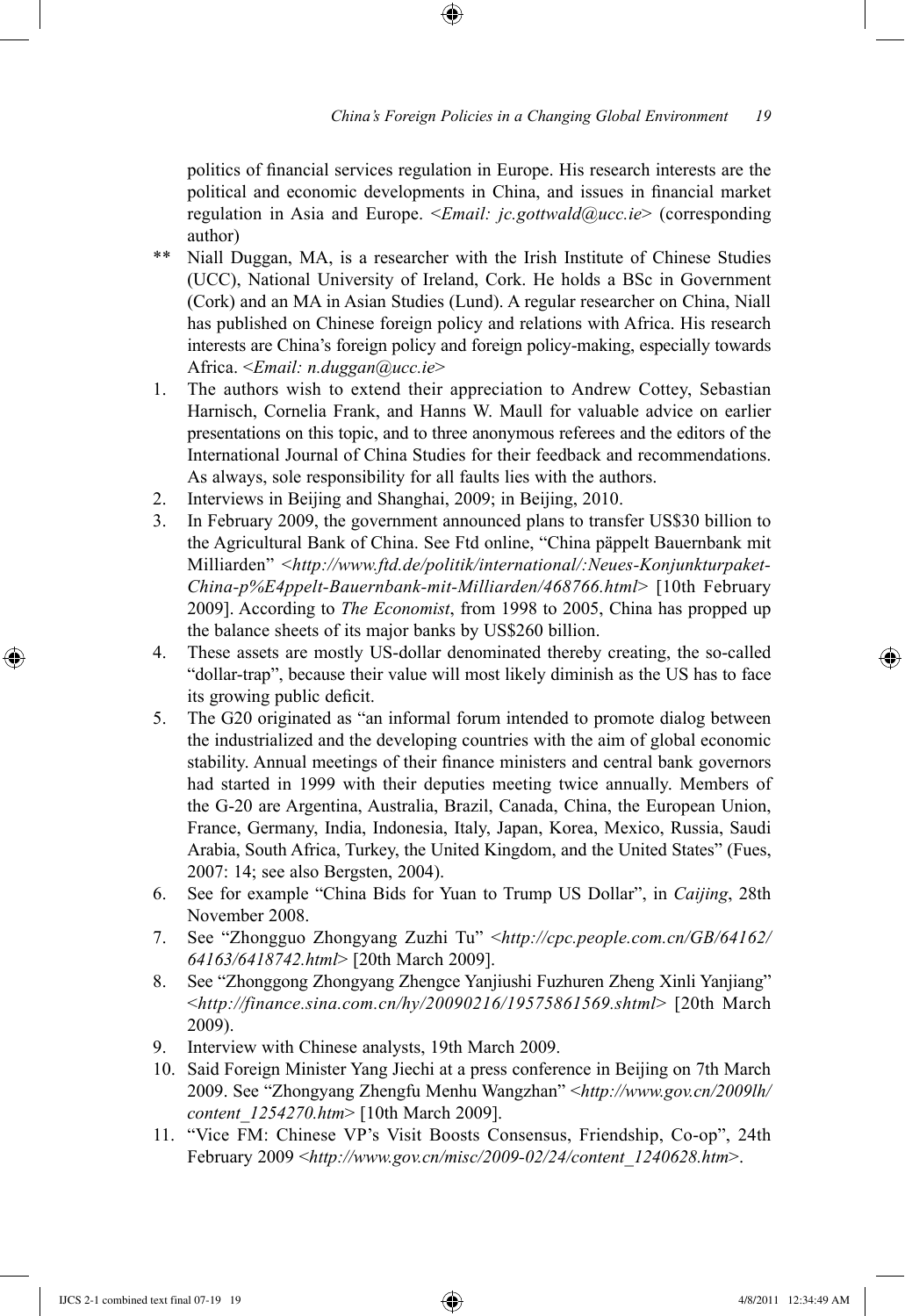- 12. According to some experts in China, pressure from Beijing supposedly contributed to the decision to give a state guarantee for the biggest provider of mortgages in the US. Interviews in Beijing and Shanghai, May/June 2009.
- 13. See "Wen Jiabao yu Hanhua Shengdun" <*http://cn.chinareviewnews.com/crnwebapp/search/allDetail.jsp?id=100919047&sw=20%E5%9B%BD%E9%9B% 86%E5%9B%A2*> [20th March 2009].
- 14. See f.e. Zheng Xinli as quoted in *sohu.com* <*http://news.sohu.com/20090305/ n262610819.shtml*> [20th March 2009].
- 15. The full text in Chinese is available at <*http://www.cnr.cn/09zth/hjtcxlhgxlfh/ xinbaodao/200909/t20090926\_505487927.html*> [12th April 2010].
- 16. Interview at the Development Research Centre, Beijing, May 2010.

## **References**

⊕

- Anderlini, J., S. Tucker and J. Hughes (2010), "China Tells Banks to Halt Lending", in *Financial Times online*, 20th January 2010 <*http://www.ft.com/cms/s/0/9d42f0f2- 057e-11df-a85e-00144feabdc0.html*> [accessed 10th February 2010].
- BBC (2006), "Zambia's 'King Cobra'", online, available at <*http://news.bbc.co.uk/2/ hi/africa/5378726.stm*> [20th May 2008].
- Branigan, T. (2008), "Beijing to Pump 4trn Yuan into Economy to Offset Fall in Exports" <*http://www.guardian.co.uk/world/2008/nov/10/china-credit-crunch*> [10th November 2008].
- Bergsten, C.F. (2004), "The G20 and the World Economy", speech to the Deputies of the G20, Leipzig, 4th March 2004 <*http://www.piie.com/publications/papers/paper. cfm?ResearchID=196*> [10th November 2008].
- Bergsten, C.F. (2008), "Globalizing the Crisis Response", Op-ed in *The Washington Post*, 8th October 2008 <*http://www.iie.com/publications/opeds/oped. cfm?ResearchID=1015*> [10th November 2008].
- Bergsten, C.F., C. Freeman, N.R. Lardy and D.J. Mitchell (2009), *China's Rise: Challenges and Opportunities*, Washington: IIE.
- Breslin, S. (2007), *China and the Global Political Economy*, New York/Basingstoke: palgravemacmillan;
- Brighi, E. (2007), "Europe, the USA, and the 'Policy of the Pendulum': The Importance of Foreign Policy Paradigms in the Foreign Policy of Italy (1989- 2005)", *Journal of Southern Europe and the Balkans*, Vol. 9, No. 2, August, pp 99-115.
- Brodsgaard, K.E. and Zheng Yongnian (2006) (eds), *The Chinese Communist Party in Reform*, London: Routledge.
- Buzan, B. (2010), "China in International Society: Is 'Peaceful Rise' Possible?", *The Chinese Journal of International Politics*, Vol. 3, No. 1, pp. 5–36.
- Callahan, W.A. (2005), "How to understand China: The Dangers and Opportunities of Being a Rising Power", *Review of International Studies*, 31, pp. 701–714.
- Castle, S. (2008), "Balance of Power Shifts to China at Global Trade Talks", *The New York Times* <*http://www.nytimes.com/2008/07/28/business/worldbusiness/28ihtwto.3.14835752.html*>.

↔

*<sup>20</sup> Jörn-Carsten Gottwald and Niall Duggan*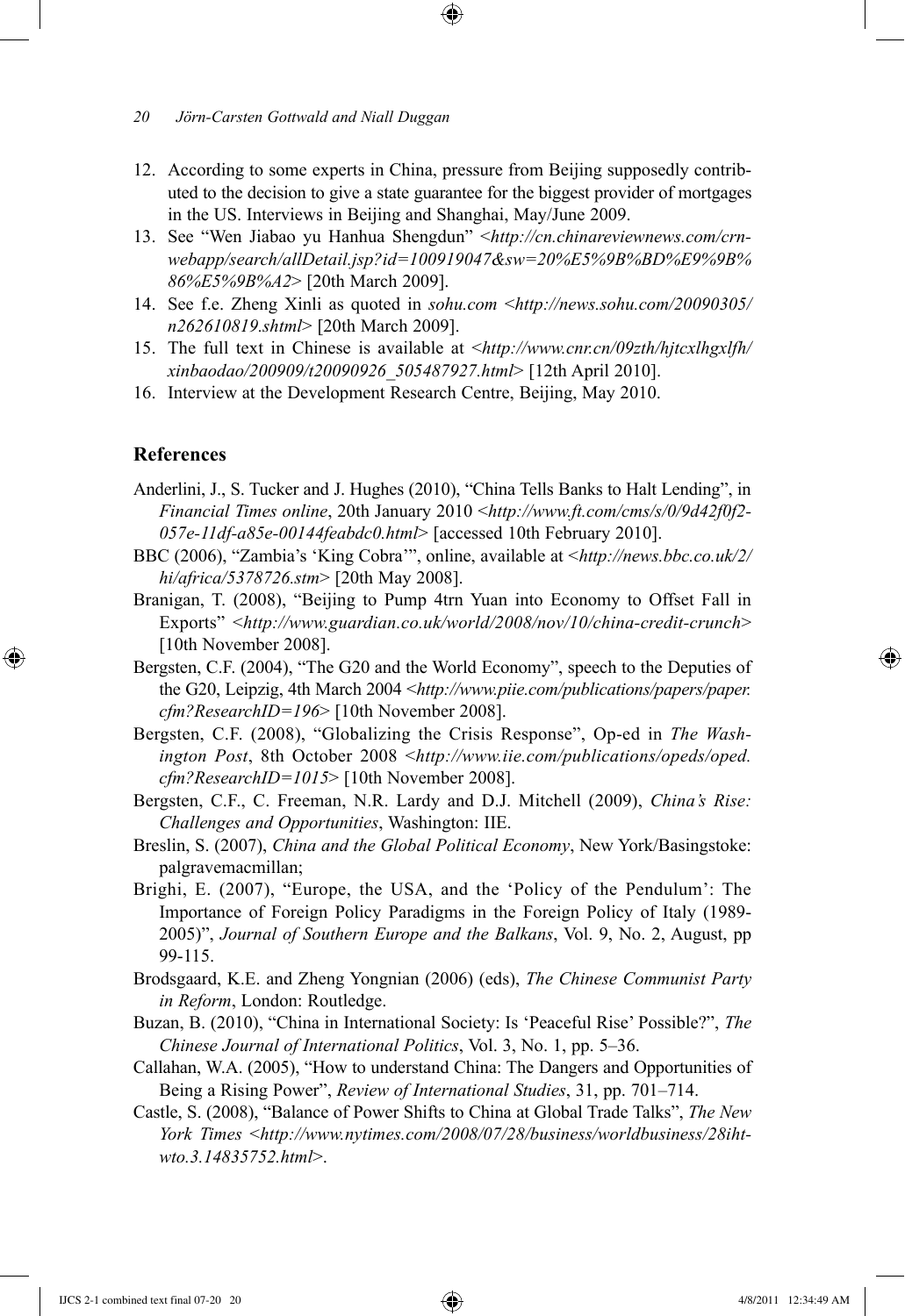- Cavey, P. (2009), "Now China Has a Credit Boom", *Asia Wall Street Journal*, 30th July <*http://online.wsj.com/article/SB1000142405297020461900457431926133 7617196.html*>.
- Chan, E. and Chu Haibin (2009), "Analysing Bank Lending Data in China", *BIS Quarterly Review*, December, pp. 20-21 <*http://www.bis.org/publ/qtrpdf/r\_qt0912x. htm*> [10th January 2010].
- Chan, G. (2005), "The Rise of China: (How) Does It Matter?", *Global Society*, Vol. 19, Issue 3, pp. 307-316.
- Chen Z.M. (2005), "Nationalism, Internationalism and Chinese Foreign Policy", *Journal of Contemporary China*, Vol. 14, No. 42, pp. 35-53.
- Choy H-K (2009), "The Changing Political Dynamics of East Asian Financial Cooperation: The Chiang Mai Initiative", *Asian Survey*, Vol. 49, No. 3, pp. 450- 467.
- Chung C.-P. (2008), "China's Approaches to the Institutionalization of Regional Multilateralism", *Journal of Contemporary China*, 17, pp. 57, 747-764,
- Contessi, N. (2009), "Experiments in Soft Balancing: China-Led Multilateralism Africa and the Arab World", *Caucasian Review of International Affairs*, Vol. 3, No. 4, pp. 404-434.
- Deng Yong (2008), *China's Struggle for Status: The Realignment of International Relations*, New York: Cambridge University Press.
- Deng Yong and Wang Fei-Ling (eds) (2005), *China Rising: Power and Motivation in Chinese Foreign Policy*, London: Rowman & Littlefield Publishers.
- Dreyer, J.T. (2010), "PRC Politics in the Post-Mao Era: 1978-2008", in J.T. Dreyer, *China's Political System: Modernisation and Tradition*, New York: Longman, pp. 113-147.
- EIA (Energy Information Administration) (2006), "China Energy Data, Statistics and Analysis – Oil, Gas, Electricity, Coal", p. 1 <*http: //www.eia.doe.gov/emeu/cabs/ China/pdf.pdf*> [22nd April 2009].
- Economy, E. (2005), "China's Rise in Southeast Asia: Implications for the United States", *Journal of Contemporary China*, Vol. 14, No. 44, August, pp. 409-425.
- Evans, G. and D. Steinberg (2007), "Signs of Transition", *Guardian Unlimited*, online <*http://www.crisisgroup.org/home/index.cfm?id=4891&l=1*> [12th January 2010].
- Fairbanks, J.K. (ed.) (1968), *The Chinese World Order*, Harvard: Harvard University Press.
- Fewsmith, J. (1999), "China and the WTO: The Politics behind the Agreement", *NBR Analysis*, Vol. 10, No. 5, December.
- Fischer, D. (2000), *Kalkuliertes Risiko? China und die WTO*, Koeln: Bundesamt fuer internationale und ostwissenschaftliche Studien.
- FMPRC (Foreign Ministry of the PRC) (2008), "Hu Jintao Addresses G20 Summit on Financial Markets and World Economy", 16th November 2008 <*http://www.fmprc. gov.cn/eng/wjdt/zyjh/t522600.htm*> [20th December 2008].
- FMPRC (Foreign Ministry of the PRC) (2009), "Third Financial Summit of G-20 Leaders Takes Place in Pittsburgh; Hu Jintao Attends the Summit and Delivers an Important Speech", 26th September 2009 <*http://www.fmprc.gov.cn/eng/topics/ hujintaoG20fenghui/t616882.htm*> [5th November 2009].

⊕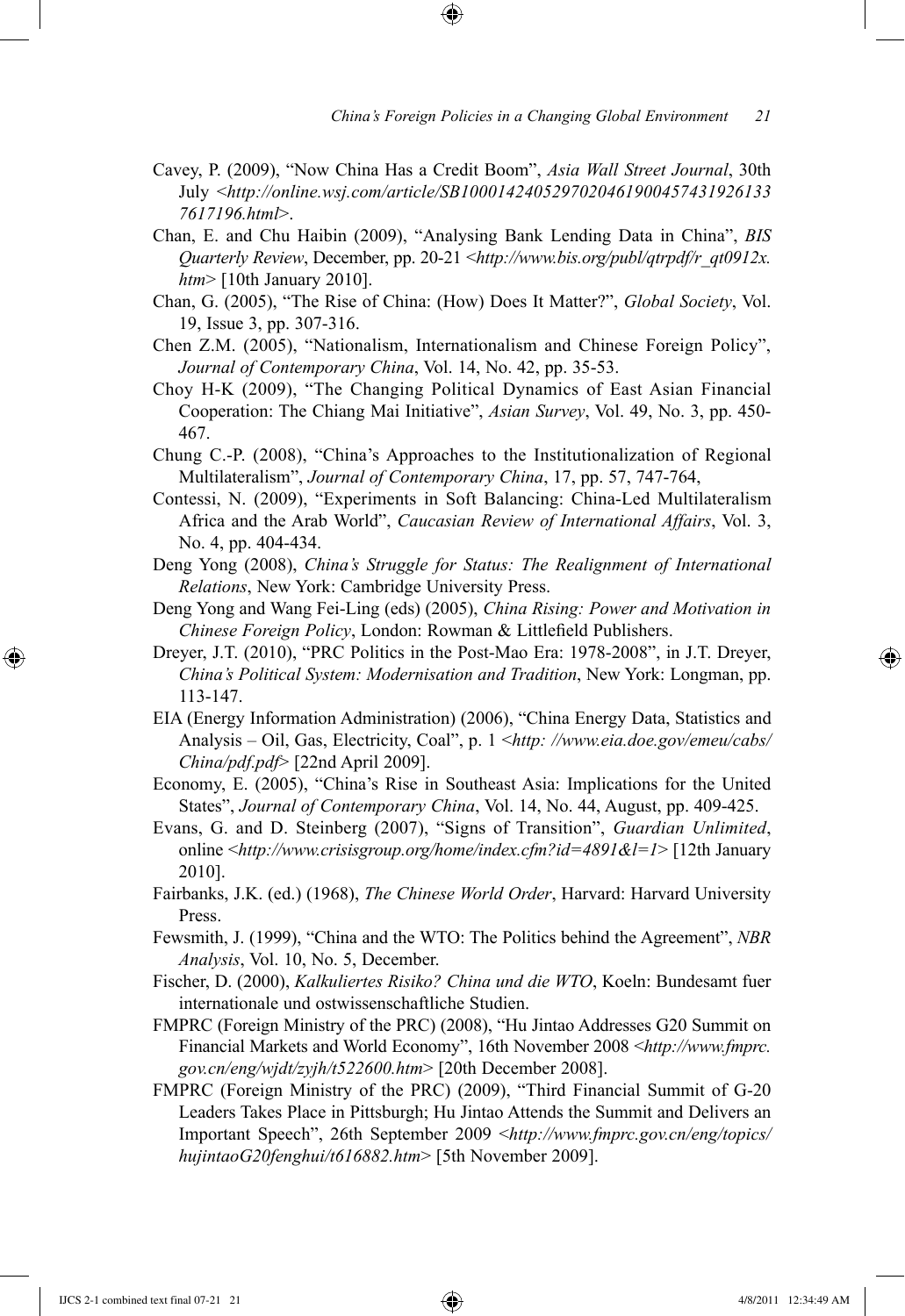- Friedberg, A.L. (2005), "The Future of US-Chinese Relations: Is Conflict Inevitable?", *International Security*, Vol. 30, No. 2, pp. 7-45.
- Fues, T. (2007), "Global Governance beyond the G8: Reform Prospects for the Summit Architecture", *International Politics and Society*, No. 2 / 2007, pp. 11-24.
- Garrett, G. (2010), "G2 and G20: China, the United States and the World after the Global Financial Crisis", *Global Policy*, Vol. 1, Issue I, January, pp. 29-39.
- Gelber, H.G. (2007), *The Dragon and the Foreign Devils: China and the World, 1100BC to the Present*, London: Loomsbury.
- Giles, C. and A. Beattie (2010), "China Reprimanded by G20 Leaders", *FT*, 30th March <*http://www.ft.com/cms/s/0/a1e38f96-3c23-11df-b40c-00144feabdc0.html*> [5th April 2010]
- Glaser, B. and E. Medeiros (2007), "The Changing Ecology of Foreign Policy Making in China: The Ascension and Demise of the Theory of 'Peaceful Rise'", *China Quarterly*, 190, pp. 291-310.
- Godement, F. (2010), "The United States and Asia in 2009", *Asian Survey*, Vol. 50, No. 1, pp. 8-24.
- Goldstein, A. (2001), "The Diplomatic Face of China's Grand Strategy: A Rising Power's Emerging Choice", *The China Quarterly*, No. 168, pp. 835-864.
- Gottwald, J.-C. (2010), "Europe and China: Convergence, Politicization and Assertiveness", *East Asia*, Vol. 27, No. 1, pp. 79-97.
- Gottwald, J.-C. and N. Duggan (2011), "Hesitant Adaptation: China's New Role in Global Policies", in S. Harnisch, C. Frank and H.W. Maull (eds), *Role Theory in International Relations*, London/New York: Routledge.
- Grobler, J. (2010), "3 Plead Not Guilty to Corruption in Namibia", *The New York Times*, online <*http://www.nytimes.com/2010/04/09/world/africa/09namibia. html?emc=tnt&tntemail1=y*> [1st July 2010].
- Gu Jing, J. Humphrey and D. Messner (2007), "Global Governance and Developing Countries: The Implications of the Rise of China", *World Development*, Vol. 36, No. 2, pp. 274-292.
- Heilmann, S. (2008), "From Local Experiments to National Policy: The Origins of China's Distinctive Policy Process", *The China Journal*, Vol. 59, No. 1, January, pp. 1-30.
- Helleiner, E. and S. Pagliari (2010), "Crisis and the Reform of International Financial Regulation", in E. Helleiner, S. Pagliari and H. Zimmermann (eds), *Global Finance in Crisis: The Politics of International Regulatory Change*, London/New York: Routledge, pp. 1-17.
- Henderson, J. (2006), "China-Taiwan Pacific Rivalry: The Case of the Solomon Islands", Christchurch, New Zealand: New Zealand Political Studies Association (NZPSA) Conference, 28th-29th August 2006 <*http://www.upf.pf/IMG/pdf/09\_ Henderson.pdf*> [27th August 2007].
- Huang, C.-H. (2008), "China's Evolving Perspective of Darfur: Significance and Policy Implications", *PacNet*, 40, pp. 1-2.
- Hughes, C.R. (2005), "Nationalism and Multilateralism in Chinese Foreign Policy: Implications for Southeast Asia", *The Pacific Review*, Vol. 18, No. 1, pp. 119- 135.
- Hughes, C.R. (2006), *Chinese Nationalism in the Global Era*, London: Routledge.

IJCS 2-1 combined text final 07-22 22 4/8/2011 12:34:49 AM

⊕

↔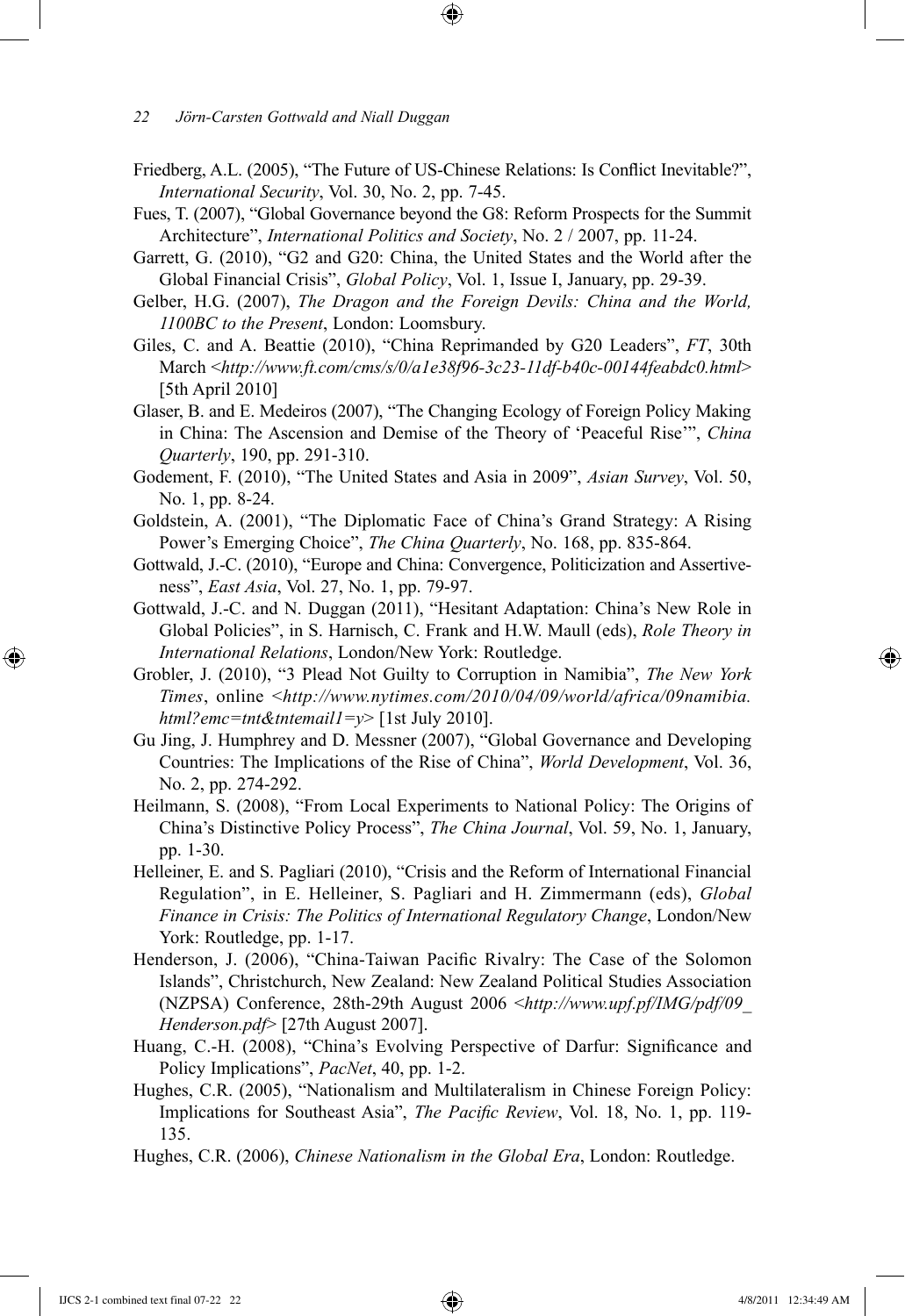- Holslag, Jonathan (2006), "China's New Mercantilism in Central Africa", *African and Asian Studies*, Vol. 5, No. 2, pp. 133-169.
- Jacques, M. (2010), *When China Rules the World: The Rise of the Middle Kingdom and the End of the Western World*, London/New York: Penguin Books.
- Johnston, A.I. (2003), "Is China a Status Quo Power?", *International Security*, Vol. 27, No. 4, pp. 12-14.
- Johnston, A.I. (2006), "The Correlates of Beijing Public Opinion towards the United States 1998-2004", in R.S. Ross and A.I. Johnston (eds), *New Directions in the Study of China's Foreign Policy*, Stanford: Stanford University Press, pp. 340- 378.
- Johnston, A.I. (2008), *Social States: China in International Institutions, 1980-2000*, Princeton: Princeton University Press.
- Lampton, D.M. (2001), *The Making of Chinese Foreign and Security Policy in the Era of Reform, 1978-2000*, Stanford: Stanford University Press.
- Lampton, D.M. (2008), *The Three Faces of Chinese Power: Might, Money, and Minds*, Berkeley: University of California Press.
- Legro, J.W. (2008), "Purpose Transitions: China's Rise and the American Response", in R.S. Ross and F. Zhu (eds), *China's Ascent: Power, Security, and the Future of International Politics*, Cornell: Cornell University Press, pp. 163-190.
- Large, D. (2008), "Sudan's Foreign Relations with Asia: China and the Politics of 'Looking East'", Institute for Security Studies, paper 158, online <*http://www.cmi. no/sudan/doc/?id=1182*> [12th January 2010].
- Large, D. (2009), "China's Sudan Engagement: Changing Northern and Southern Political Trajectories in Peace and War", *The China Quarterly*, 199, pp. 610-626.
- Liao Kuang-sheng (1986), *Anti-Foreignism and Modernization in China, 1860-1980*, Hong Kong: Chinese University Press.
- Liao X.L. (2006), *Chinese Foreign Policy Think Tanks and China's Policy toward Japan*, Hong Kong: The Chinese University Press.
- Liu G.L. (2003), "Leadership Transition and Chinese Foreign Policy", *Journal of Chinese Political Science*, p. 107.
- Luo J.B. (2006), *Goujian Zhongguo Yueqi Duiwai Jiaohua Zhanlue* [Building China's foreign cultural strategy in its peaceful rise], Beijing: Contemporary International Relations Publishing.
- Lu N. (2000), *The Dynamics of Foreign Policy Decision Making in China*, Boulder, Colorado: Westview Press.
- Mills, J.D. (1996), *China: Engagement of Containment*, USAWC Strategic Research Project.
- Ming X. (2007), "'China Threat' or a 'Peaceful Rise of China'?", *The New York Times*, online <*http://www.nytimes.com/ref/college/coll-china-politics-007.html*> [25th April 2009]
- Mo Hong'e (2009), "BRIC Countries Demand More Say in Financial System Reform", Xinhua News, 15th March <*http://www.gov.cn/misc/2009-03/15/content\_1259808. htm*> [19th March 2009].
- Morgenthau, H. (1985), *Politics among Nations: The Struggle for Power and Peace*, New York: Knopf.
- Moyo Dambisa (2009), *Dead Aid: Why Aid Is Not Working and How There Is a Better Way for Africa*, New York: Farrar, Straus and Giroux.

⊕

↔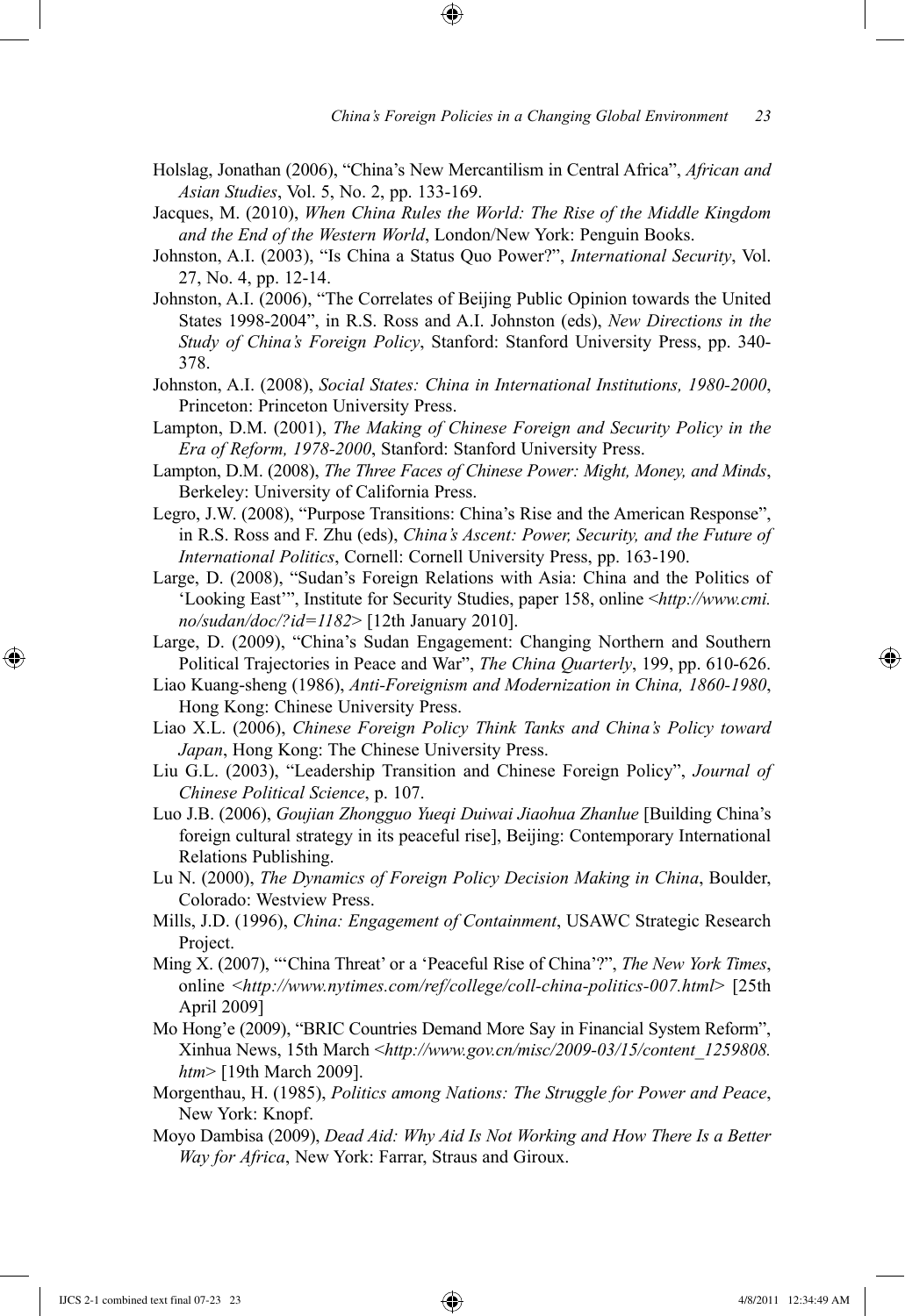- Naughton, B. (2009), "Singularity and Replicability in China's Developmental Experience", *China Analysis*, No. 68, January <*http://www.chinapolitik.de*> [10th December 2010].
- Niquet, V. (2009), "L'action politique en Chine: de la prise de dėcision à la rėalisation", *Asie Vision*, No 14, Paris: ifri.
- Norman, L. (2010), "G20 Seeks Role in Post-Crisis World", *Asia Wall Street Journal*, 29th January <*http://online.wsj.com/article/SB1000142405274870338900457503 3153584265106.html*> [10th February 2010].
- Osterhammel, J. (1989), *China und die Weltgesellschaft*, Munich: Beck.
- Pearson. M.M. (2007), "Governing the Chinese Economy: Regulatory Reform in the Service of the State", *Public Administration Review*, July/August, pp. 718-730.
- Polgreen, L. (2009), "As Chinese Investment in Africa Drops, Hope Sinks", *The New York Times*, online <*http://www.nytimes.com/2009/03/26/world/africa/ 26chinaafrica.html?pagewanted=1&\_r=2&th&emc=th*> [20th February 2010].
- Poon, T. (2009), "China Holds Press at Bay at G20", *Asia Wall Street Journal*, 8th November <*http://blogs.wsj.com/chinarealtime/2009/11/08/china-holds-press-atbay-at-g-20/*> [10th November 2009].
- Prasad, E. and I. Sorkin (2009), "Assessing the G20 Economic Stimulus Plan: A Deeper Look", Brookings Institution, March <*http://www.brookings.edu/ articles/2009/03\_g20\_stimulus\_prasad.aspx*> [24th April 2009].
- Raine, Sarah (2009), *China's African Challenges*, London: Routledge.
- Ramo, J.C. (2004), *The Beijing Consensus*, London: The Foreign Policy Centre.
- Rozhnov, K. (2010), "Bric Countries Try to Shift Global Balance of Power", BBC News <*http://news.bbc.co.uk/2/hi/business/8620178.stm*> [27th November 2010].
- Saich, T. (2005), *Governance and Politics of China*, Basingstoke: palgravemacmillan.
- Scalapino, R.A. (1974), *China and the Balance of Power*, Foreign Affairs, Council on Foreign Relations.
- Shambaugh, D. (1996), "Containment or Engagement of China? Calculating Beijing's Responses", *International Security*, Vol. 21, No. 2, pp. 180-209.
- Shambaugh, D. (2008), *China's Communist Party: Atrophy and Attrition*, Berkeley: University of California Press.
- Sheng, A. (2010), "The Regulatory Reform of Global Financial Markets: An Asian Regulator's Perspective", *Global Policy*, Vol. 1, Issue 2, January, pp. 191-200.
- Shirk, S. (2007), *China Fragile Superpower: How China's Internal Policies Could Derail Its Peaceful Rise*, Oxford/New York: Oxford University Press.
- Sicular, T. *et al*. (2007), "The Urban-Rural Income Gap and Inequality in China", *Review of Income and Wealth*, Vol. 53, No. 1, pp. 93-126.
- Srinivasan, S. (2008), "A Marriage Less Convenient: China, Sudan and Darfur", in Ampiah, K. and S. Naidu (eds), *Crouching Tiger, Hidden Dragon?*, Natal: University of KwaZulu-Natal Press.
- State Council of the PRC (2005), *China's Peaceful Rise: White Paper*, Beijing: Guowuyuan Chubanshe.
- Suettinger, R.L. (2004), "The Rise and Descent of 'Peaceful Rise'", *China Leadership Monitor*, No 12, Washington: Brookings.
- Sun Mingchun (2009), "China: Unscathed through the Global Financial Tsunami", *China & World Economy*, Vol. 17, No. 6, pp. 24-42.

IJCS 2-1 combined text final 07-24 24 4/8/2011 12:34:49 AM

⊕

*<sup>24</sup> Jörn-Carsten Gottwald and Niall Duggan*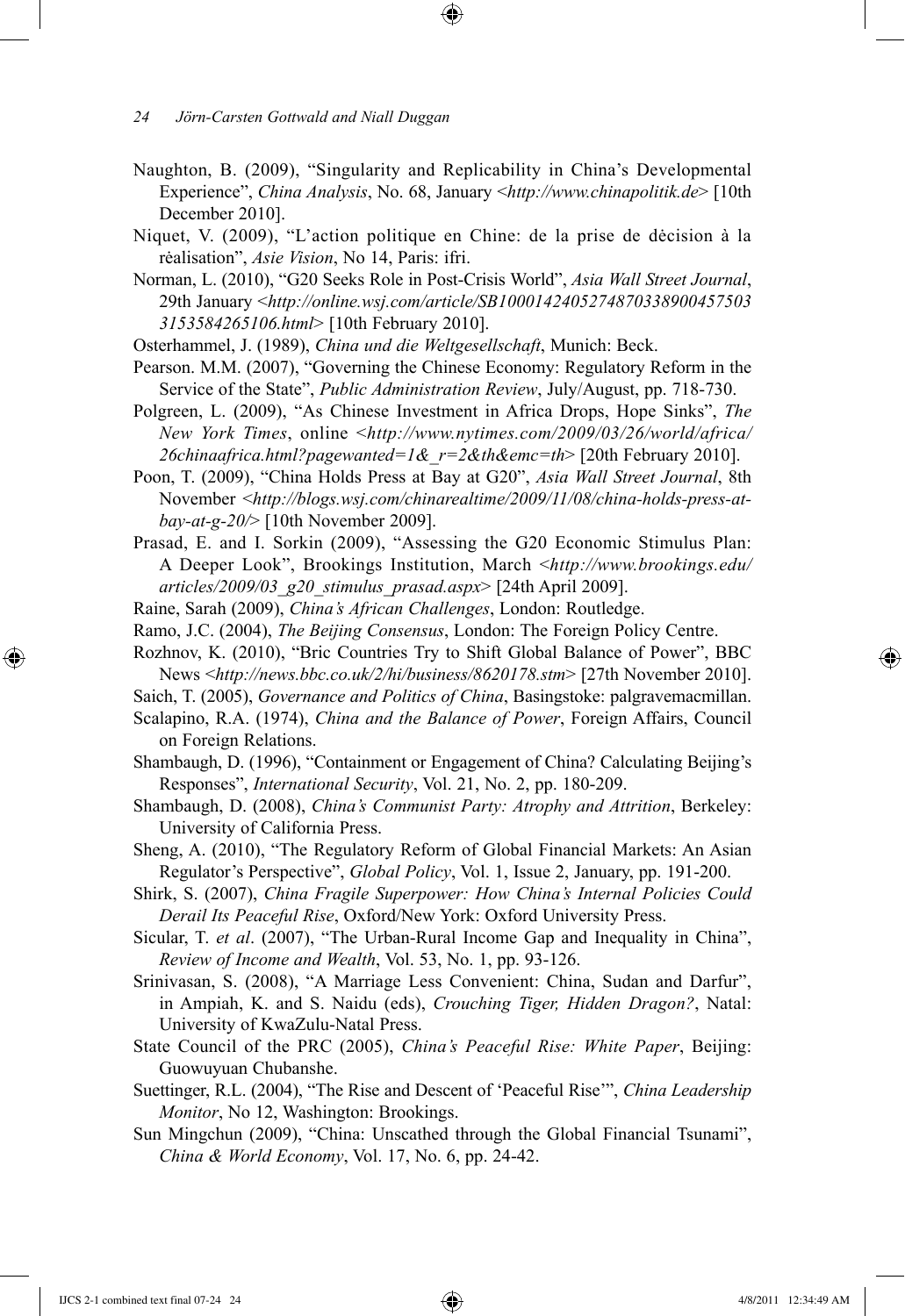- Taylor, I. (2010), "The International Relations of Sub-Saharan Africa", New York: Continuum.
- US Congress (2008), "China's foreign policy and 'soft power' in South America, Asia and Africa – A Study Prepared for the Committee on Foreign Relations, United States Senate, by the Congressional Research Service", Washington: Library of Congress.
- Wacker, G. (2006), "China's Grand Strategy", in G. Wacker (ed.), *China's Rise: The Return of Geopolitics?*, SWP Research Paper, German Institute for International and Security Affairs, pp. 55-60.
- Walter, A. (2010), "Chinese Attitudes towards Global Financial Regulatory Cooperation: Revisionist or Status Quo?", in E. Helleiner, S. Pagliari and H. Zimmermann (eds), *Global Finance in Crisis: The Politics of International Regulatory Change*, London/New York: Routledge, pp.153-169.
- Waltz, K.N. (1979), *Theory of International Politics*, New York: Addison Wesley.
- Wang Lei (2008), "Zhonggong Zhongyang Zhengceshi Zheng Xinli: Hai Kan Bu Dao Jingji Mingxian Xialuo de Fengxian", in *21 Shiji Jingji Baodao*, 10th July <*http://finance1.jrj.com.cn/news/2008-07-10/000003819853.html*> [10th September 2008].
- Wang Qishan (2009a), "Wang Qishan Huijian Ying Shouxiang Teshi Maoyi yu Touzi Guowu Dachen Daiweisi", Zhongyang Zhenfu Menhu Wangzhan, 13th February <*http://www.gov.cn/ldhd/2009-02/13/content\_1230684.htm*> [19th February 2009].
- Wang Qishan (2009b), "G20 Must Look beyond the Needs of the Top 20", *The Times*, 27th March <*http://www.timesonline.co.uk/tol/comment/columnists/guest\_ contributors/article5982824.ece*> [20th May 2009].
- Warden, G. and D. Stanway (2008), "China Slowdown: After Years of Boom, Powerhouse Sends World a Warning", *The Guardian*, 21st October <*http://www.guardian. co.uk/world/2008/oct/21/china-globalrecession*> [27th October 2008].
- Wu Guoguang (2010), "China in 2009: Muddling through Crises?", *Asian Survey*, Vol. 50, No. 1, pp. 25-39.
- Wu Guoguang and H. Landsdowne (2007), "International Multilateralism with Chinese Characteristics: Attitude Changes, Policy Imperatives, and Regional Impacts", in Wu Guoguang (ed.), *China turns to Multilateralism. Foreign Policy and Regional Security*, London/New York: Routledge, pp. 3-18.
- Xinhua News Agency (2008), "China's 4 Trillion Yuan Stimulus to Boost Economy, Domestic Demand" <http://english.gov.cn/2008-11/09/content\_1143763.htm> [10th November 2008].
- Xinhua News Agency (2009a), "Premier Wen Delivers Government Work Report", 5th March <*http://news.xinhuanet.com/english/2009-03/05/content\_10945972. htm*> [11th December 2010].
- Xinhua News Agency (2009b), "Ershi Guo Jituan Zai Guoji Jinrong Tixi Gaige Fangmian Qude Zhongda Jinzhan", 26th September <*http://news.xinhuanet.com/ world/2009-09/26/content\_12113412\_1.htm*> [15th April 2010].
- Xu, W. (2008), "Sino-African Relations: New Transformations and Challenges", in D.-G. Guerrero and F. Manji (eds), *China's New Role in Africa and the South: A Search for a New Perspective*, Cape Town: Fahamu.

⊕